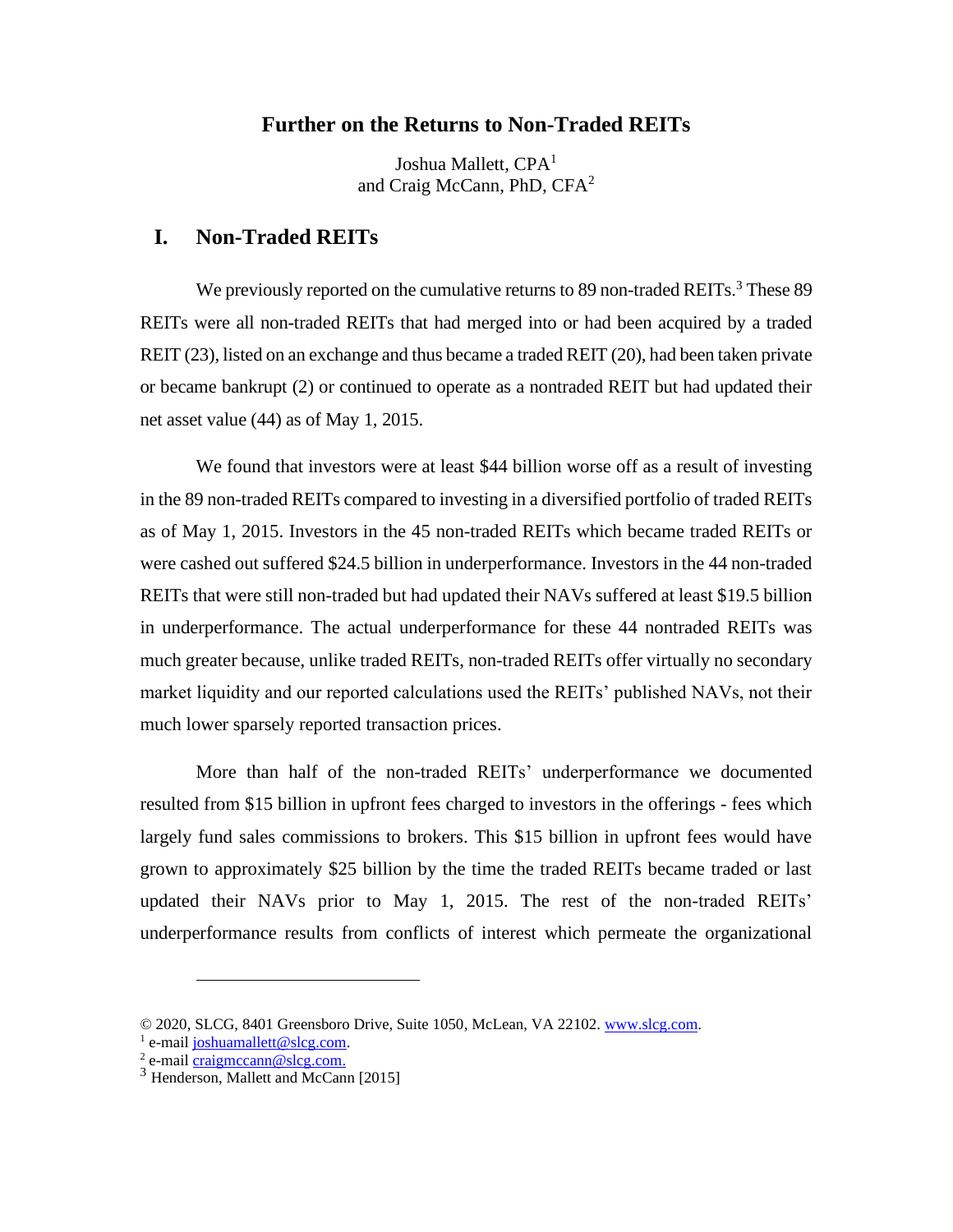structure of non-traded REITs and which are largely absent in traded REITs. In this paper, we include 51 nontraded REITs that came into existence after May 1, 2015 and either had had a liquidity event or updated their NAVs between May 1, 2015 and December 31, 2019.

Returns to nontraded REITs continue to fall substantially short of the returns to traded REITs. For all 140 nontraded REITs, the shortfall relative to traded REITs is at least \$59.2 billion. This systematic underperformance is observed for the additional nontraded REITs launched since May 1, 2015 as well as for the nontraded REITs in existence on May 1, 2015. We also document nontraded REITs' returns were lower than traded REIT returns for capital raised by nontraded REITs in *every* calendar quarter.

## **II. Sample Description and Research Design**

### **a. Sample Description**

Using SEC filings, we identified 147 SEC registrants between January 2000 and November 2019 that meet the following criteria:

- 1. The SEC registrant files annual, audited financial statements with the SEC;
- 2. The SEC registrant elected to be taxed as a real estate investment trust (REIT);
- 3. The SEC registrant has always qualified to be a REIT since making the election;
- 4. Since electing to be taxed as a REIT, the SEC registrant has raised equity capital from unaffiliated investors through a public offering while the registrant was not listed on a national exchange; and
- 5. At least 1% of the SEC registrant's common shares outstanding are held by unaffiliated investors.

We exclude seven of the 147 non-traded REITs from our sample because they do not have enough information in their SEC filings for us to calculate a holding period return.<sup>4</sup> The remaining 140 non-traded REITs include all 89 non-traded REITs that had

2

<sup>&</sup>lt;sup>4</sup> Five of the seven REITs we exclude had their registration revoked by the SEC, de-registered of their own volition, or simply stopped filing with the SEC. One REIT is operating, but has not yet published an updated NAV. The seventh REIT has insufficient information in its financial statements.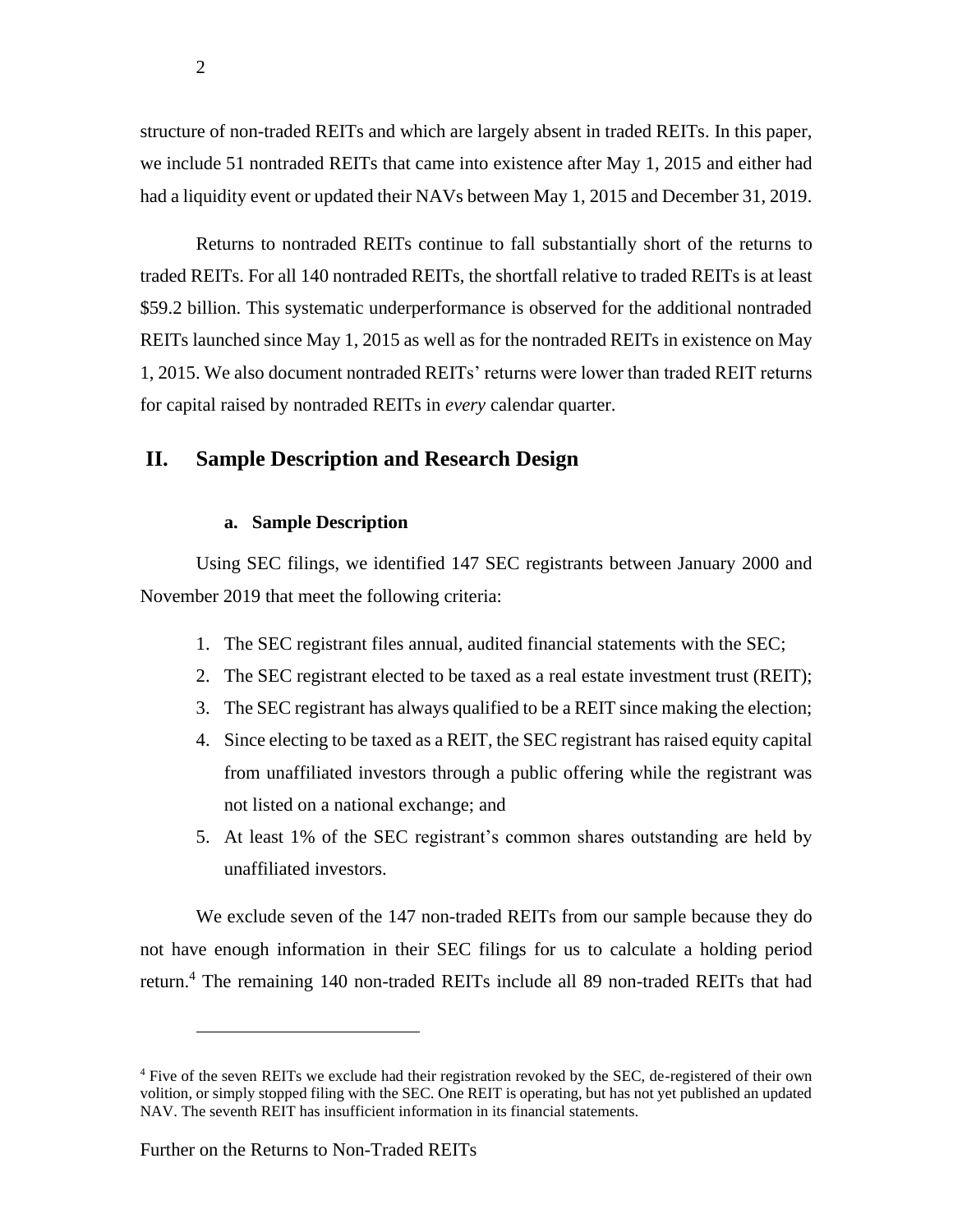terminated or updated their NAVs by May 1, 2015 plus 51 additional non-traded REITs. The earliest non-traded REIT in our sample began raising capital in 1990, and the most recent non-traded REIT began raising capital in 2019. See Figure 1.



**Figure 1** Year of Non-Traded REITs' First Public Capital Raising

Unlike traded REITs, which raise capital in discrete events, non-traded REITs keep equity offerings continuously open for several years. Non-traded REITs raise equity capital by offering shares to new investors and by offering shares to existing investors through distribution reinvestment programs. Figure 2 reports the number of non-traded REITs raising capital each year from 1990 to 2019. Because most non-traded REITs continue to raise equity through distribution reinvestments after they have stopped offering shares to new investors, Figure 2 presents two series: the number of non-traded REITs raising capital from new investors, and the number of non-traded REITs raising capital through distribution reinvestments.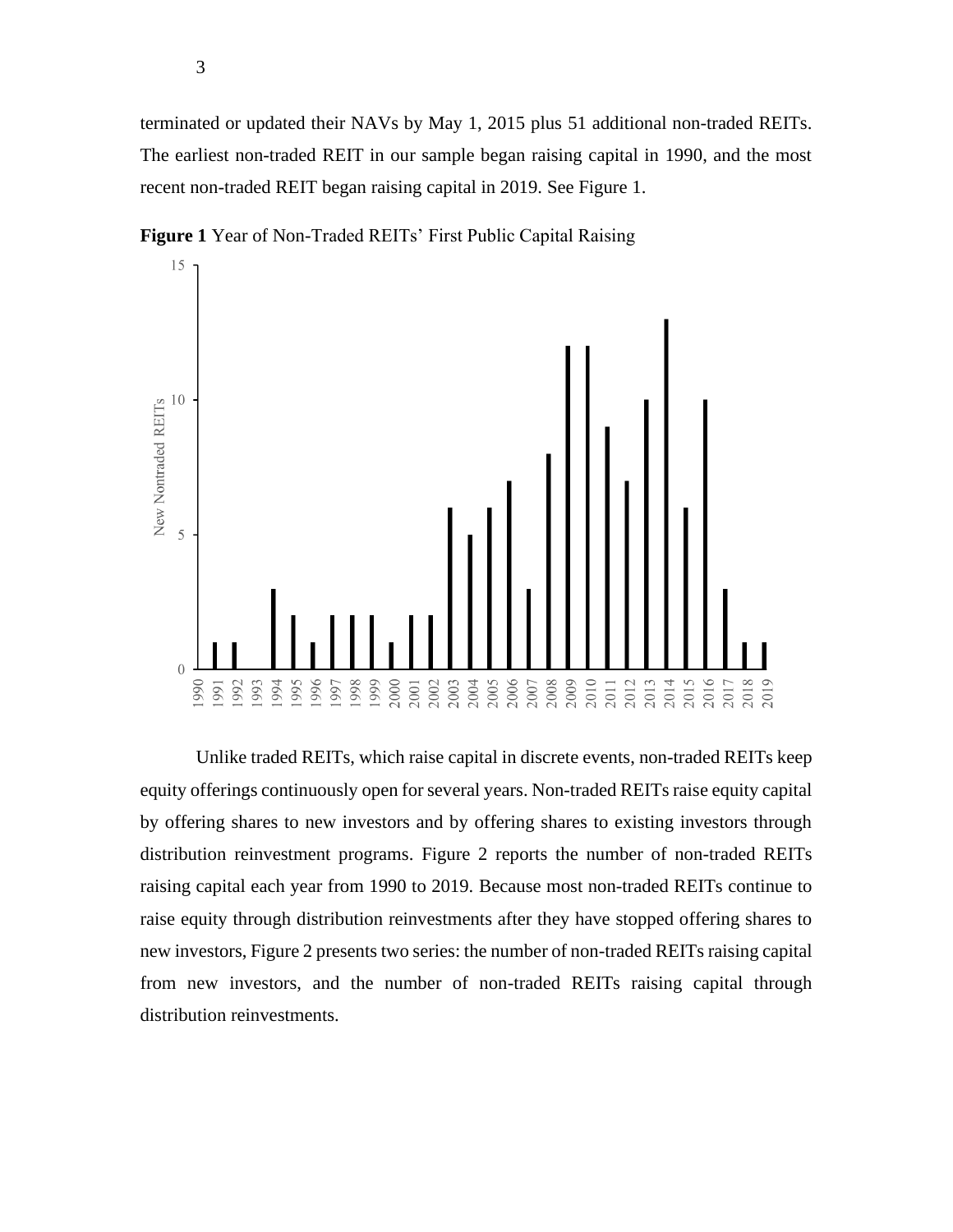

**Figure 2** Number of Non-Traded REITs Raising Capital, 1990-2019

4

Figure 3 reports the dollar value raised by non-traded REITs each year. As of December 31, 2019, the 140 non-traded REITs had raised \$173.6 billion of equity capital from unaffiliated investors through public offerings. The capital was raised from new investments (\$155.1 billion) and reinvested distributions (\$18.5 billion). Figure 3 shows that non-traded REITs have raised more than \$4.0 billion in new investments every year since 2003, peaking at \$19.5 billion in 2013.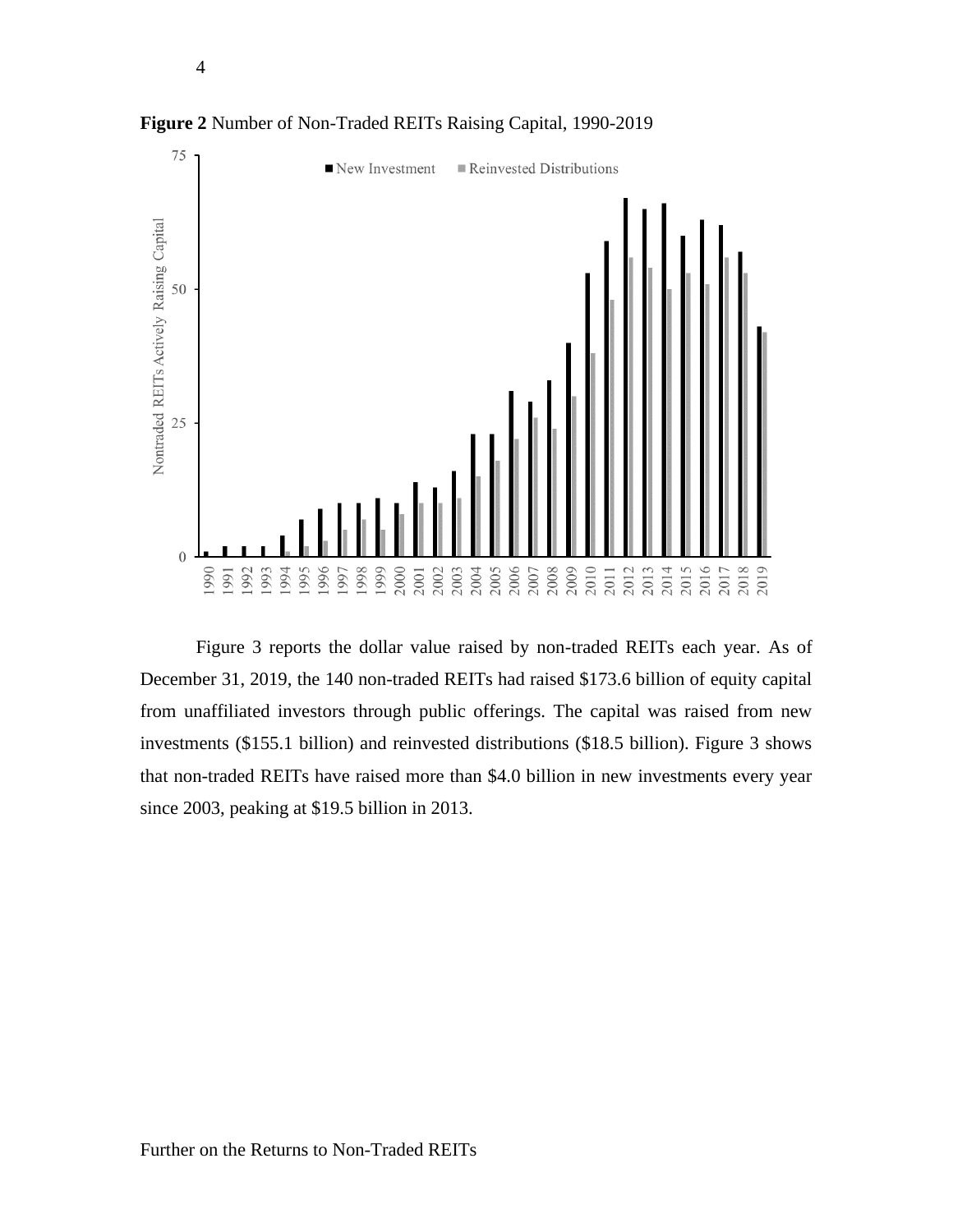

**Figure 3** Capital Raised by Year, 1990-2019

The dollar value of distributions reinvested each year is relatively constant at approximately \$1.3 billion, even though the number of REITs raising capital through distribution reinvestments doubles and new capital investment increases as the mean distribution reinvestment rate fell from 42.2% to 30.6% from 2008 to 2019. The dollar value raised by non-traded REITs dropped sharply after 2013, despite many REITs continuing to actively raise capital (*see* Figure 2). The increased capital raising in 2019 is due entirely to Blackstone Real Estate Income Trust which raised \$7.3 billion in 2019.

FINRA Regulatory Notice 15-02 requires nontraded REITs to update their NAVs no later than two years and 150 days after a nontraded REIT breaks escrow. On average, non-traded REITs raise 76.2% of their capital within three years after breaking escrow but the percentage of capital raised in the first three years (i.e., the period when the NAV does not have to be updated) increased from 68% to 91% after the FINRA requirement became effective. 5

<sup>5</sup> FINRA Regulatory Notice 15-02 took effect on April 11, 2016.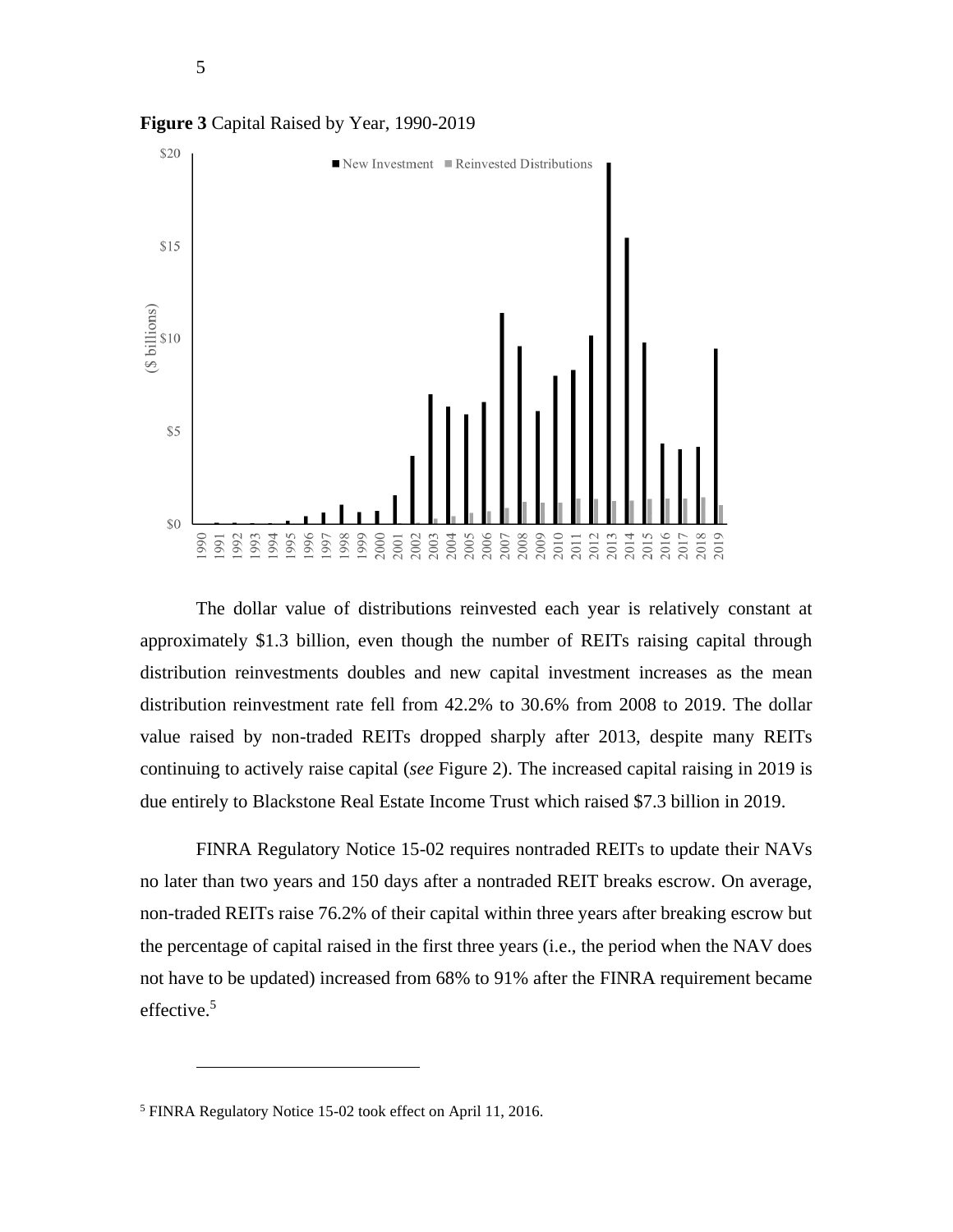Seventy-six non-traded REITs had ceased operating as non-traded REITs by December 31, 2019: 34 non-traded REITs had been acquired for cash or shares of a publicly listed company, 29 non-traded REITs had listed on an exchange, 11 non-traded REITs had chosen to liquidate their assets, one REIT had declared bankruptcy, and one REIT had been taken private. We refer to these events as "terminations," because the entities are no longer non-traded REITs. The remaining 64 non-traded REITs were still non-traded REITs as of December 31, 2019.<sup>6</sup> For the 76 non-traded REITs that had ceased operating as non-traded REITs, the time from initial offering to termination ranged from 1.6 years to 14.1 years and averaged 7.5 years. See Table 1.

| Years from Initial Public Offering to Event    |       |     |      |      |
|------------------------------------------------|-------|-----|------|------|
| Event                                          | Count | Min | Mean | Max  |
| Acquired (Consideration: Cash or Listed Stock) | 34    | 1.6 | 7.2  | 13.5 |
| Listed on a National Exchange                  | 29    | 2.2 | 7.0  | 13.0 |
| Liquidated                                     | 11    | 4.5 | 9.9  | 14.1 |
| Taken Private/Bankrupt                         |       | 6.7 | 6.7  | 6.8  |
| Total                                          | 76    | 1.6 | 7.5  | 14.1 |

 $\sigma = \sigma$  is  $\sigma = \sigma$ 

**Table 1** Non-Traded REIT Terminations

The 76 terminated non-traded REITs all have observable exit prices or terminal cash flows, which makes it relatively straight-forward to calculate investor returns. The 64 operating non-traded REITs, however, do not have liquid secondary markets with observable share prices. Instead, we use transaction prices reported from illiquid secondary markets and self-reported NAV to calculate investor returns for the 64 operating non-traded REITs.

Non-traded REIT shares are traded intermittently through third party intermediaries. <sup>7</sup> Summarized information about transactions is published every two months

<sup>6</sup> Six of the 64 non-traded REITs had been acquired by another non-traded REIT in a stock-for-stock transaction. We do not consider those acquisitions to be terminations because investors are still invested in a non-traded REIT and have not been allowed to liquidate their entire investment.

 $7$  According to CTT Auctions—one of the secondary market groups that provides intermediation services a seller tells the secondary market group which REIT she wants to sell, how many shares she wants to sell, how long the auction should remain open, and what the seller's minimum required price is (the "reserve price"). Sellers may choose any duration and price, though CTT Auctions offers guidance on both. The secondary market group then opens the auction to the public. The secondary market groups do not match buyers and sellers. If the shares are sold, CTT Auctions charges the seller \$295 or 5% of the sales amount, whichever is larger.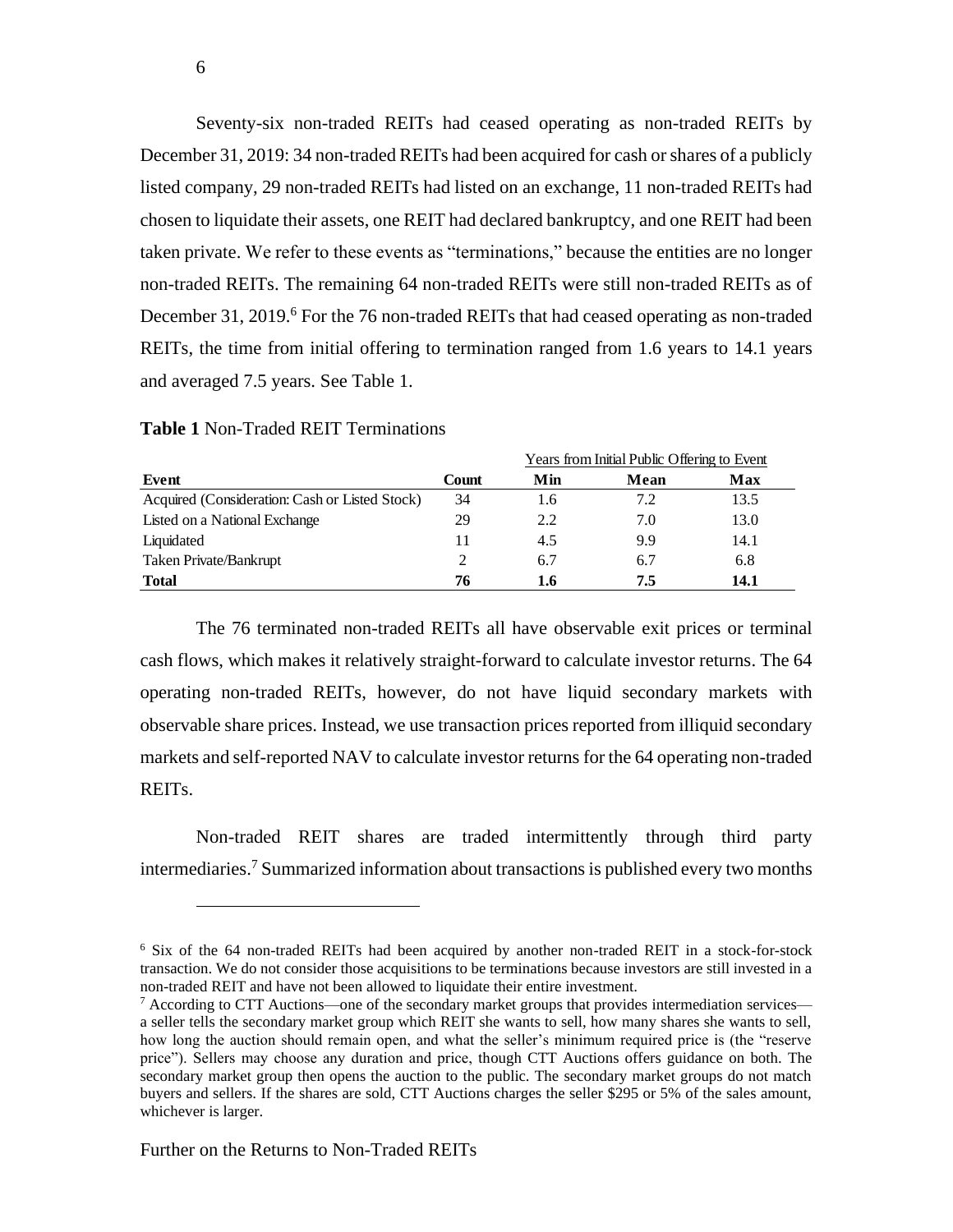by Direct Investment Spectrum. Direct Investment Spectrum reports at least one secondary market transaction between June 1, 2018 and January 31, 2020 for 44 of the 64 operating non-traded REITs. Between June 1, 2018 and January 31, 2020, those 44 REITs had a total of 2,883 trades, with aggregate trading volume of 17.4 million shares (\$68.2 million). Putting the reported trading in perspective, the 44 nontraded REITs had 4.5 billion shares outstanding in December 2019. The reported trading volume over the entire 20 months (17.4 million shares) is only 0.4% of shares outstanding. We use the most recent transaction prices from Direct Investment Spectrum to calculate investor returns for the 44 operating non-traded REITs that have trading activity between June 1, 2018 and January 31, 2020.

NAV can help investors assess investment performance, but NAV and share price are not the same. Existing research has documented that listed REITs trade above or below their NAV (Benveniste et al [2001], Clayton and MacKinnon [2000, 2002]), and that the premium or discount varies across time, REIT size, and leverage (Clayton and MacKinnon, 2000), the relative liquidity of private real estate ((Clayton and MacKinnon, 2002), and short sale activity (Brounen et al., 2013).

On average, the transaction prices reported by Direct Investment Spectrum from December 2011 through January 2020 were 23.0% lower than the REITs' contemporaneous self-reported NAV (mean=23.0%, median=21.2%). Between June 2018 and January 2020, the transaction prices of the operating non-traded REITs in our sample were 24.6% lower on average than their contemporaneous NAV.

For the 20 operating non-traded REITs without any reported trading activity between June 2018 and January 2020, we estimate the secondary market price by applying the average NAV-to-transaction price discount (24.6%) to each REIT's most recent NAV. For comparison, we also report our results using the actual self-reported NAV for all 64 operating non-traded REITs.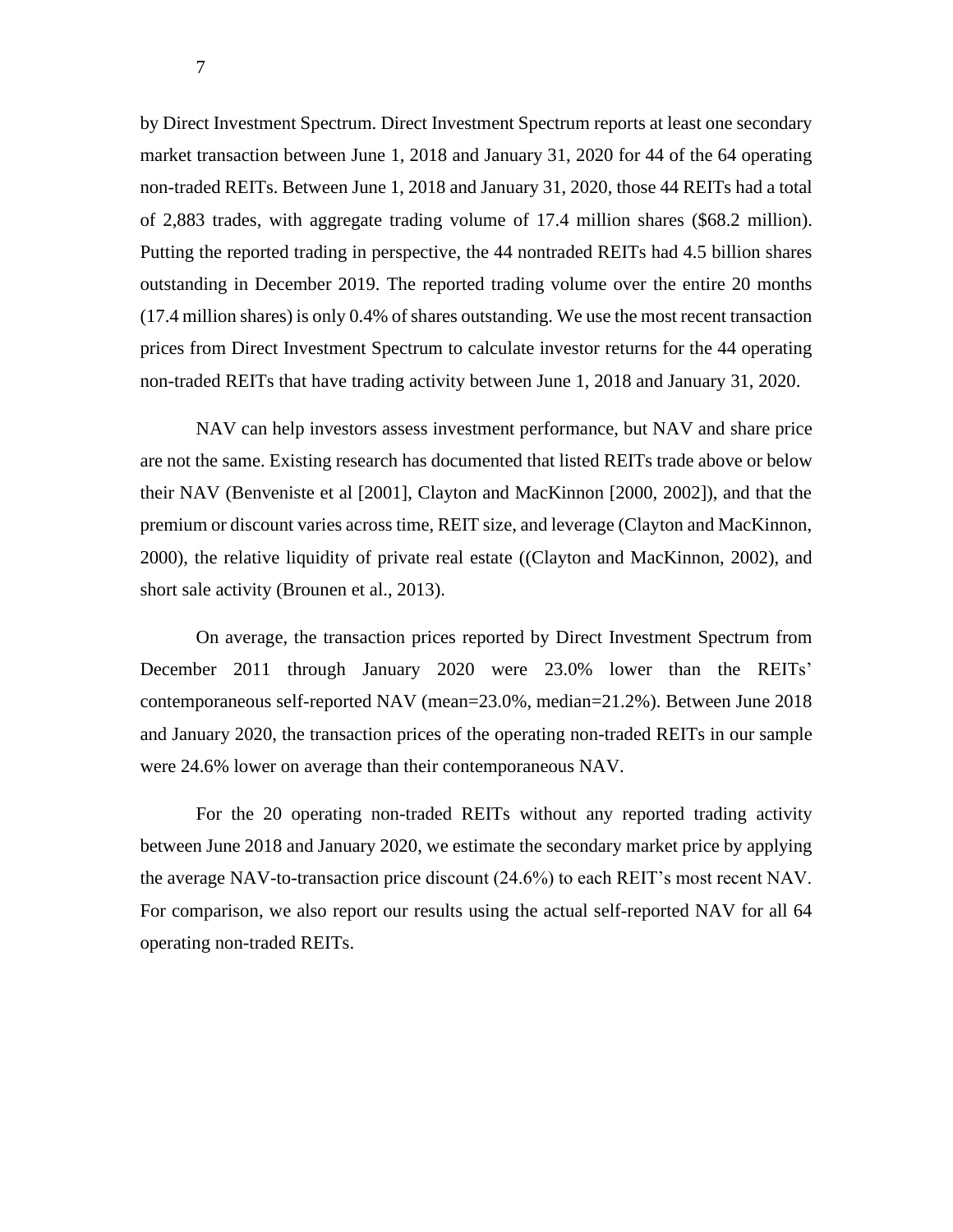Alternatively, we could exclude operating non-traded REITs from our sample. However, doing so could introduce bias into our sample selection by looking at only nontraded REITs that have chosen to stop operating as a non-traded REIT. $8$ 

### **b. Research Design**

We calculate the investment return of each non-traded REIT over a holding period starting with each REIT's initial non-listed public offering and ending when the REIT ceases to be a non-traded REIT. For the 64 REITs that are still non-traded REITs as of December 31, 2019, we end the holding period on the date closest to December 31, 2019 on which the REIT had an observable transaction price or provided an updated NAV.<sup>9</sup> We construct a full history of the timing and magnitude of unaffiliated investors' cash flows for each non-traded REIT from information in the financial statements contained in the REIT's Form 10-K, 10-Q, and  $424(b)$  filings.<sup>10</sup> Cash flows from investors to the REITs consist of all share purchases and re-invested distributions. Cash flows from the REITs to the investors include the portion of distributions not re-invested through distribution reinvestment plans, plus the amount investors receive from selling shares back to the REITs through share redemption plans.

To determine the value of the investment at the end of the holding period, we assume all investors sell their shares on the first date they are able to do so through an acquisition, exchange listing, or going-private transaction. For REITs that are still nontraded, we assume the shares are worth the most recent, successful secondary market

<sup>&</sup>lt;sup>8</sup> The selection bias stems from the fact that non-traded REITs generally choose when to stop operating as a non-traded REIT.

<sup>9</sup> The holding periods for the 64 REITs end between September 30, 2018 and January 31, 2020. The holding periods of 44 REITs conclude with secondary market auctions, which were reported between September 30, 2018 and January 31, 2020. The holding periods of the remaining 20 REITs conclude with NAV updates, which were between December 31, 2018 and December 31, 2019. All 64 operating non-traded REITs updated their NAV at least once between June 30, 2018 and January 8, 2020. We use the NAV valuation date rather than effective date. For example, if a REIT announced on March 12, 2020 that its NAV was \$12 as of December 31, 2019, we would use December 31, 2019 as the NAV date.

<sup>&</sup>lt;sup>10</sup> Some non-traded REITs have more than one share class, with each share class having a different fee structure. However, the financial statements do not provide enough information to allow us to allocate cash flows among the share classes. We therefore aggregate the cash flows across all share classes within each non-traded REIT.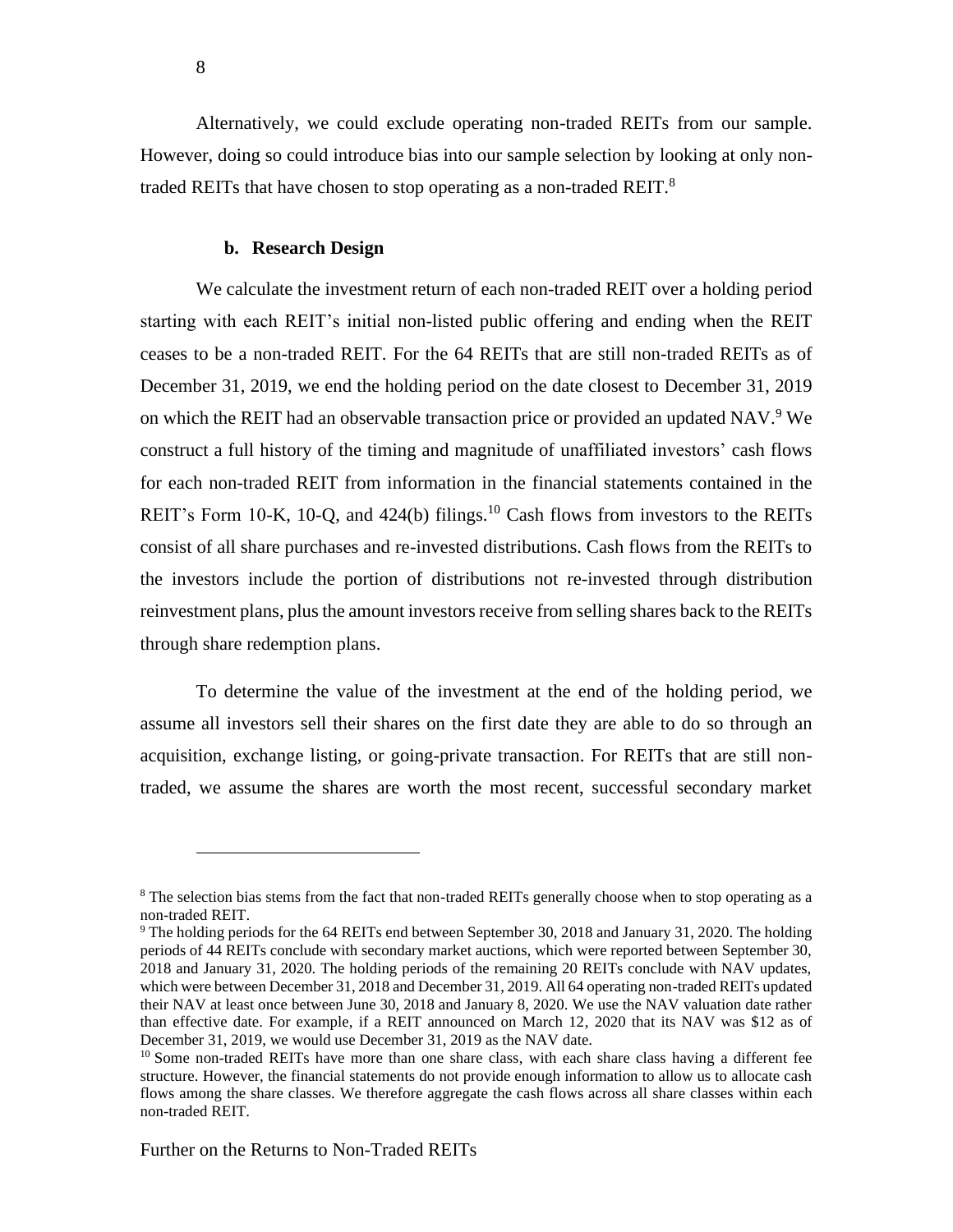transaction price or the most recent self-reported NAV, less the average NAV-totransaction price discount.

We compare the wealth investors accumulated in non-traded REITs to the wealth they would have accumulated had they instead invested the same stream of cash flows in a low-cost, passive mutual fund of traded REITs. We use the Vanguard REIT Index Fund (VGSIX) as our representative benchmark.<sup>11</sup> This investable and passive benchmark is preferable to an appraisal-based benchmark for three reasons. First, an appraisal-based index is un-investable, making it impossible to construct a true opportunity cost that corresponds to the timing of investments in non-traded REITs. Second, the returns to the Vanguard REIT Index Fund reflect actual investment performance after accounting for all fees and transactions costs. Third, appraisal-based indexes are known to incorporate valuerelevant information with a lag compared to the prices of traded REITs (Giliberto [1993] and Gyourko and Keim [1992]).

# **III. Empirical Analysis**

In this section, we provide returns-based evidence that non-traded REITs continue to dramatically underperform investments in the traded REIT benchmark. We also show that the estimated NAV provided by non-traded REITs are not correlated with traded REIT pricing.

Table 2 summarizes the wealth accumulated by unaffiliated investors in the 140 non-traded REITs, and the wealth they would have accumulated by making an equivalent investment in the traded REIT benchmark (VGSIX). Panel A presents the results from valuing operating non-traded REITs at their most recent transaction price or their NAV, adjusted for the average NAV-to-transaction price discount. Panel B presents the results from valuing all operating non-traded RIETs at their unadjusted NAV. In Panel A, the

9

<sup>&</sup>lt;sup>11</sup> The Vanguard REIT Index Fund is a passive, low-fee mutual fund which "seeks to track the investment performance of the MSCI US Investable Market Real Estate 25/50 Index" [\(https://investor.vanguard.com/mutual-funds/profile/portfolio/vgsix,](https://investor.vanguard.com/mutual-funds/profile/portfolio/vgsix) accessed on June 1, 2020) by investing in a diversified portfolio of traded REITs. We use the returns to the Vanguard REIT Index Fund's investorclass shares (VGSIX).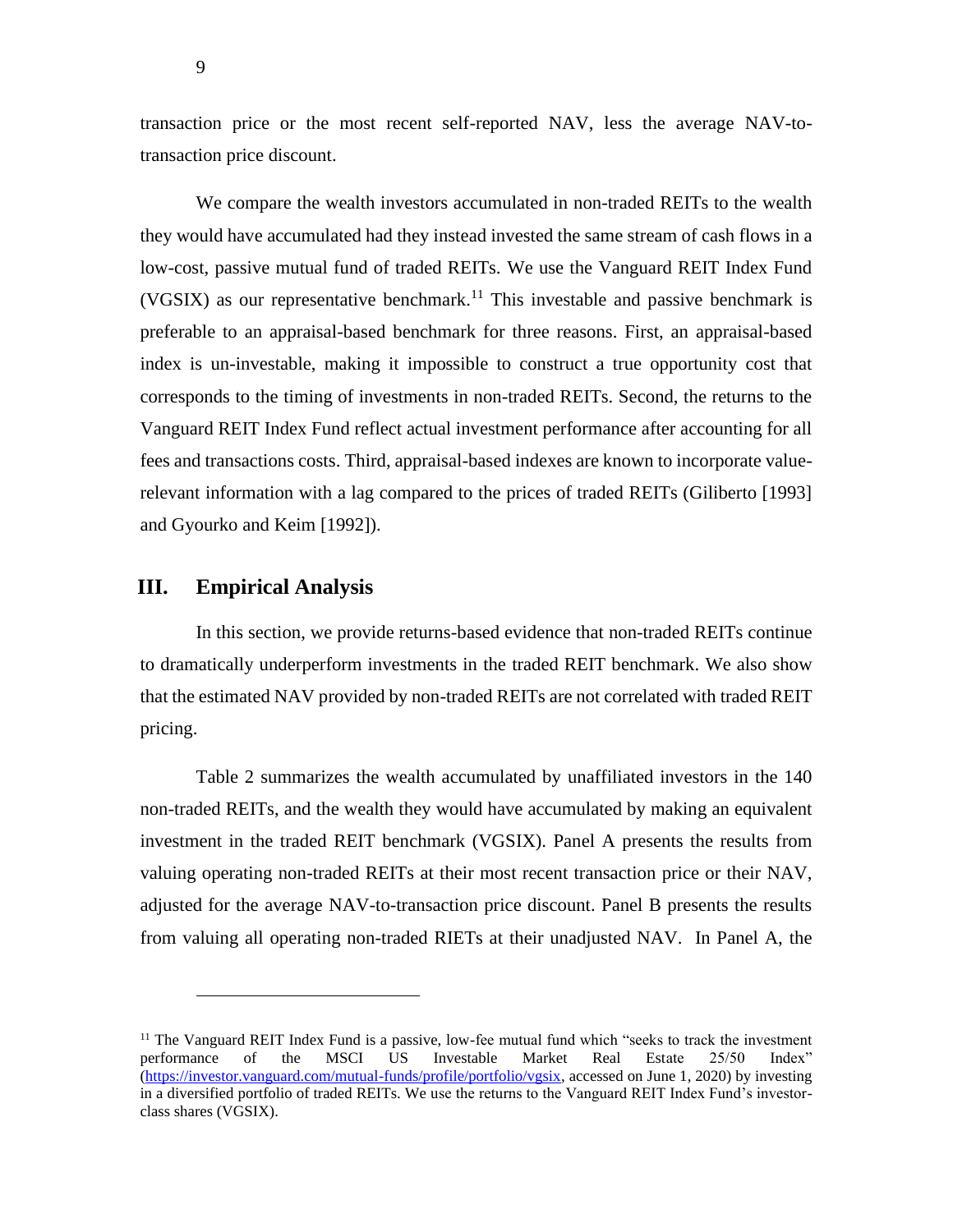non-traded REITs accumulated an aggregate \$111.3 billion, \$75.7 billion (40.5%) less than the \$187.0 billion accumulated by the equivalent investment in the traded REIT benchmark. If operating non-traded REITs are valued at their self-reported NAV rather than transaction prices (see Panel B), the shortfall is \$59.2 billion. Comparing Panel A and Panel B reveals that \$16.5 billion (45.2%) of the \$36.5 billion shortfall from operating nontraded REITs is attributable to the difference between self-reported NAV and prices at which investors actually trade shares.

Forty-five of the 76 terminations in Table 2 were prior to May 1, 2015. The next sub-section focuses on investment returns from the 31 new terminations and 64 operating non-traded REITs. The subsequent sub-section examines the cross-sectional differences in the investment returns of all 140 non-traded REITs.

**Table 2** Comparison of Non-Traded and Traded REIT Accumulated Wealth (\$ billions) **Panel A** Operating non-traded REITs are valued at auction price or NAV adjusted for average auction discount

|                                   |        | <b>Non-Traded</b> | <b>Traded REIT</b> |                  |
|-----------------------------------|--------|-------------------|--------------------|------------------|
| Event                             | Number | <b>REITS</b>      | <b>Benchmark</b>   | <b>Shortfall</b> |
| Terminations Before May 1, 2015   | 45     | \$55.2            | \$79.2             | \$24.0           |
| Terminations After May 1, 2015    | 31     | \$14.7            | \$29.8             | \$15.1           |
| <b>Operating Non-Traded REITs</b> | 64     | \$41.4            | \$78.0             | \$36.6           |
| <b>Total</b>                      | 140    | \$111.3           | \$187.0            | \$75.7           |

**Panel B** Operating non-traded REITs are valued at unadjusted NAV

|                                   |               | Non-Traded   | <b>Traded REIT</b> |                  |
|-----------------------------------|---------------|--------------|--------------------|------------------|
| Event                             | <b>Number</b> | <b>REITS</b> | <b>Benchmark</b>   | <b>Shortfall</b> |
| Terminations Before May 1, 2015   | 45            | \$55.2       | \$79.2             | \$24.0           |
| Terminations After May 1, 2015    | 31            | \$14.7       | \$29.8             | \$15.1           |
| <b>Operating Non-Traded REITs</b> | 64            | \$56.5       | \$76.6             | \$20.1           |
| <b>Total</b>                      | 140           | \$126.4      | \$185.6            | \$59.2           |

#### **a. Analysis of New Investment Returns**

Table 3 compares (1) the accumulated wealth in the 95 non-traded REITs that terminated after May 1, 2105 or that continue to operate as non-traded REITs and (2) the alternative wealth that would have been accumulated if the same streams of cash flows had been invested in the traded REIT benchmark. If operating non-traded REITs are valued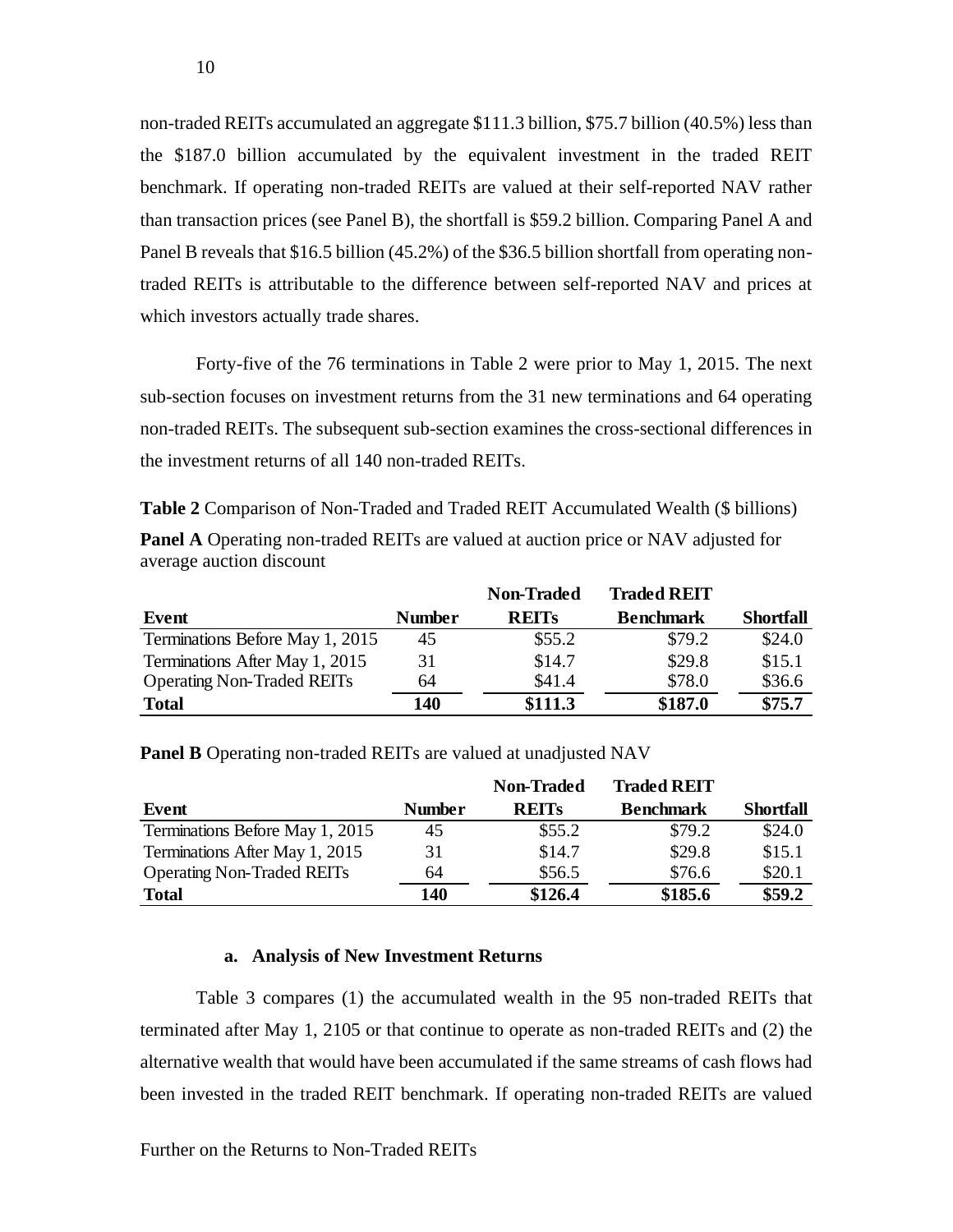using transaction prices or adjusted NAV, the cumulative wealth shortfall for the 95 nontraded REITs is \$51.7 billion (see Panel A). Non-traded REIT investors would have had 92.0% more wealth if they had invested in the traded REIT benchmark instead of the nontraded REITs. The \$51.7 billion shortfall understates the true difference in performance because it counts a \$1 shortfall measured in 2015 the same as a \$1 shortfall measured in 2019. Bringing forward each non-traded REITs shortfall to December 31, 2019 at the returns to Vanguard's Short-Term Treasury Fund makes the shortfall \$52.4 billion as of December 31, 2019. Bringing forward each shortfall at the returns to the traded REIT benchmark makes the shortfall \$56.2 billion as of December 31, 2019.

If operating non-traded REITs are valued at their self-reported NAV rather than transaction prices, the shortfall is \$35.2 billion (see Panel B).

**Table 3** Comparison of Non-Traded and Traded REIT Accumulated Wealth (\$ billions) **Panel A** Operating non-traded REITs are valued at auction price or NAV adjusted for average auction discount

|                                                 |               | <b>Non-Traded</b> | <b>Traded REIT</b> |                  |
|-------------------------------------------------|---------------|-------------------|--------------------|------------------|
| Event                                           | <b>Number</b> | <b>REITS</b>      | <b>Benchmark</b>   | <b>Shortfall</b> |
| <b>Terminated Non-Traded REITs</b>              | 31            | \$14.7            | \$29.8             | \$15.1           |
| Liquidated                                      | 11            | \$0.0             | \$7.1              | \$7.1            |
| Listed on a National Exchange                   | 8             | \$4.4             | \$10.2             | \$5.8            |
| Acquired for Cash or Listed Shares              | 12            | \$10.3            | \$12.6             | \$2.3            |
| <b>Operating Non-Traded REITs</b>               | 64            | \$41.4            | \$78.0             | \$36.5           |
| <b>Total</b>                                    | 95            | \$56.2            | \$107.8            | \$51.7           |
| At 12/31/2019, with Short-term Treasury Returns |               |                   |                    | \$52.4           |
| At 12/31/2019, with Traded REIT Returns         |               |                   |                    | \$56.2           |

**Panel B** Operating non-traded REITs are valued at unadjusted NAV

|                                                 |               | Non-Traded   | <b>Traded REIT</b> |           |
|-------------------------------------------------|---------------|--------------|--------------------|-----------|
| Event                                           | <b>Number</b> | <b>REITS</b> | <b>Benchmark</b>   | Shortfall |
| <b>Terminated Non-Traded REITs</b>              | 31            | \$14.7       | \$29.8             | \$15.1    |
| Liquidated                                      | 11            | \$0.0        | \$7.1              | \$7.1     |
| Listed on a National Exchange                   | 8             | \$4.4        | \$10.2             | \$5.8     |
| Acquired for Cash or Listed Shares              | 12            | \$10.3       | \$12.6             | \$2.3     |
| <b>Operating Non-Traded REITs</b>               | 64            | \$56.5       | \$76.6             | \$20.1    |
| <b>Total</b>                                    | 95            | \$71.2       | \$106.4            | \$35.2\$  |
| At 12/31/2019, with Short-term Treasury Returns |               |              |                    | \$36.2    |
| At 12/31/2019, with Traded REIT Returns         |               |              |                    | \$40.7    |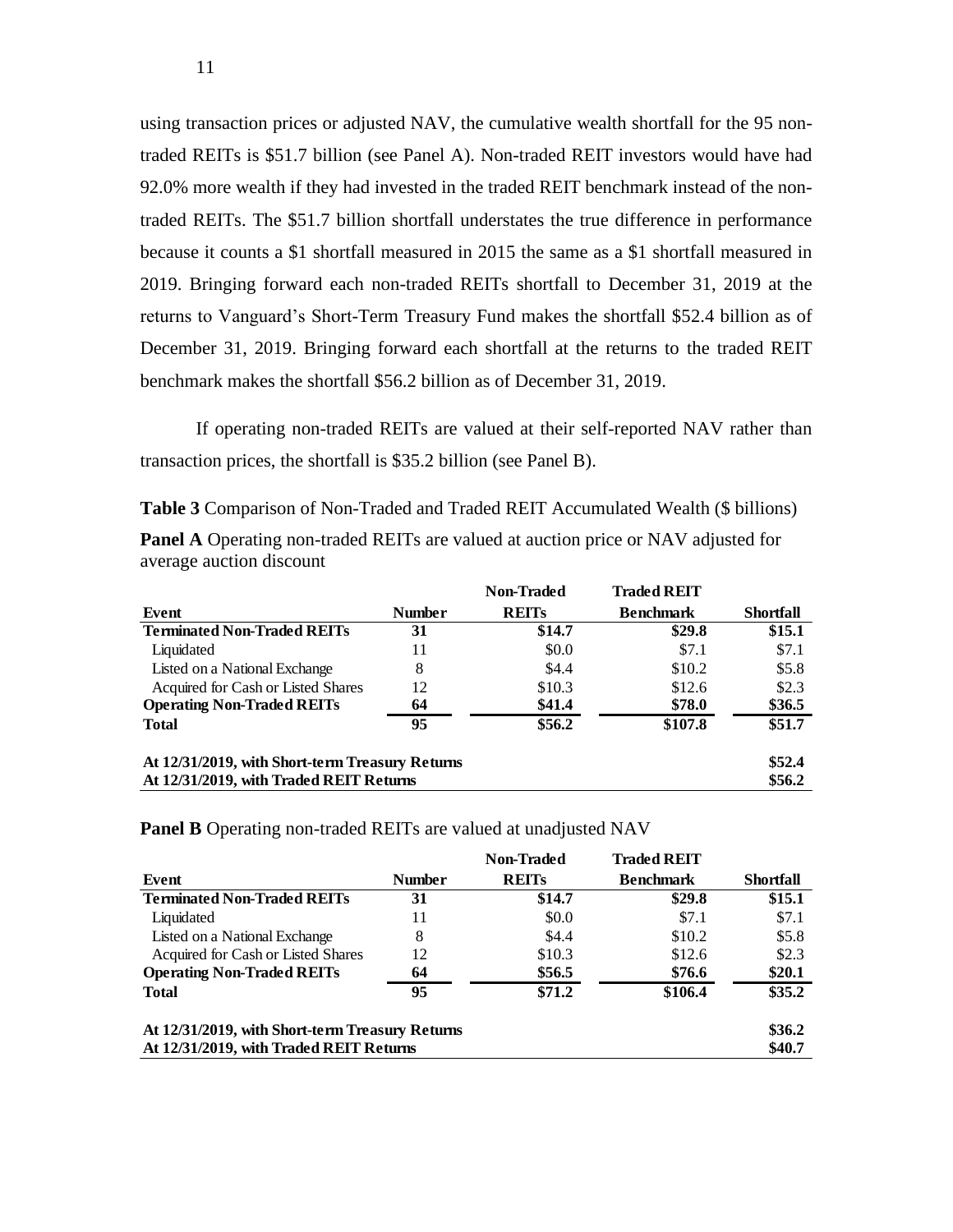The \$51.7 billion wealth loss in Table 3 results from non-traded REIT investors bearing similar real estate risk but earning much lower returns than traded REIT investors. An alternative perspective on these risk-adjusted returns is to note that US Treasury securities have earned better returns than non-traded REITs, but at much lower risk. Investors contributed **\$**106.1 billion to the 95 non-traded REITs, received \$49.7 billion in distributions, and had shares worth \$56.2 billion when the REITs ceased operating as nontraded REITs or at the time of the REITs' most recent reported secondary market transaction price or most recent NAV update. The non-traded REIT investors thus had a net loss of \$0.2 billion.<sup>12</sup> The same net investments would have had a net gain of \$7.8 billion in Vanguard's Short-Term Treasury Fund (VFISX), \$17.0 billion in Vanguard's Intermediate-Term Treasury Fund (VFITX), \$37.4 billion in Vanguard's Long-Term Treasury Fund (VUSTX) and \$51.4 billion in Vanguard's REIT Index Fund (VGSIX). See Figure 4, Panel A.

If operating non-traded REITs are valued at their self-reported NAV rather than auction prices, the \$0.2 billion net loss changes to a \$13.3 billion net gain. See Figure 4, Panel B. Although the net gain from investing in non-traded REITs is much higher if REITs are valued at their self-reported NAV, the gains are still less than would have been earned from an investment in intermediate U.S. Treasury securities and only  $1/4<sup>th</sup>$  of the gains which would have accrued on the same amounts invested in traded REITs.

<sup>&</sup>lt;sup>12</sup> \$56.2 billion + \$49.7 billion – \$106.1 billion = -\$0.2 billion.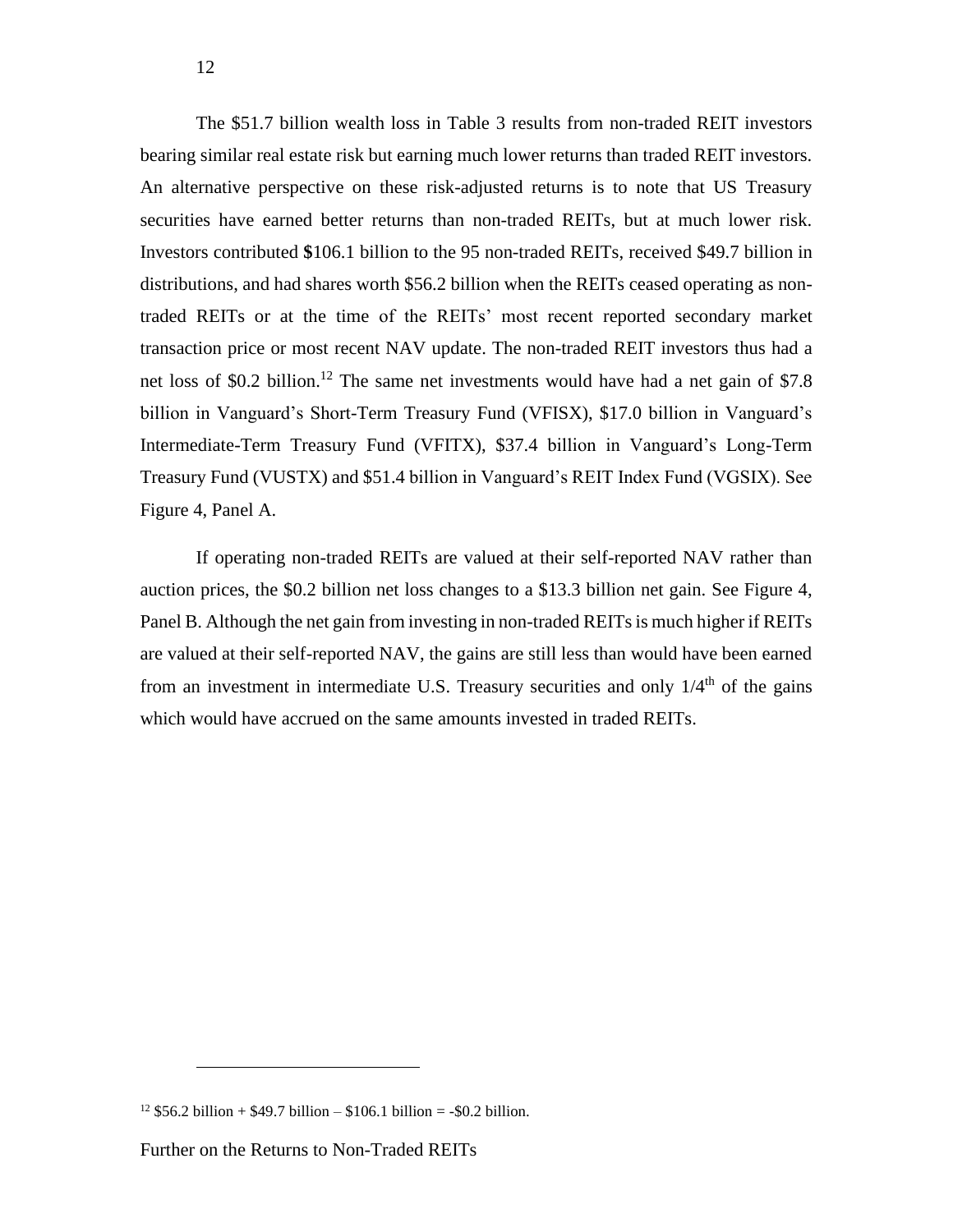Figure 4 Net Out-of-Pocket Gains (\$ billions) from Equivalent Investments (n=95 REITs)

**Panel A** Operating non-traded REITs are valued at auction price or NAV adjusted for average auction discount



**Panel B** Operating non-traded REITs are valued at unadjusted NAV

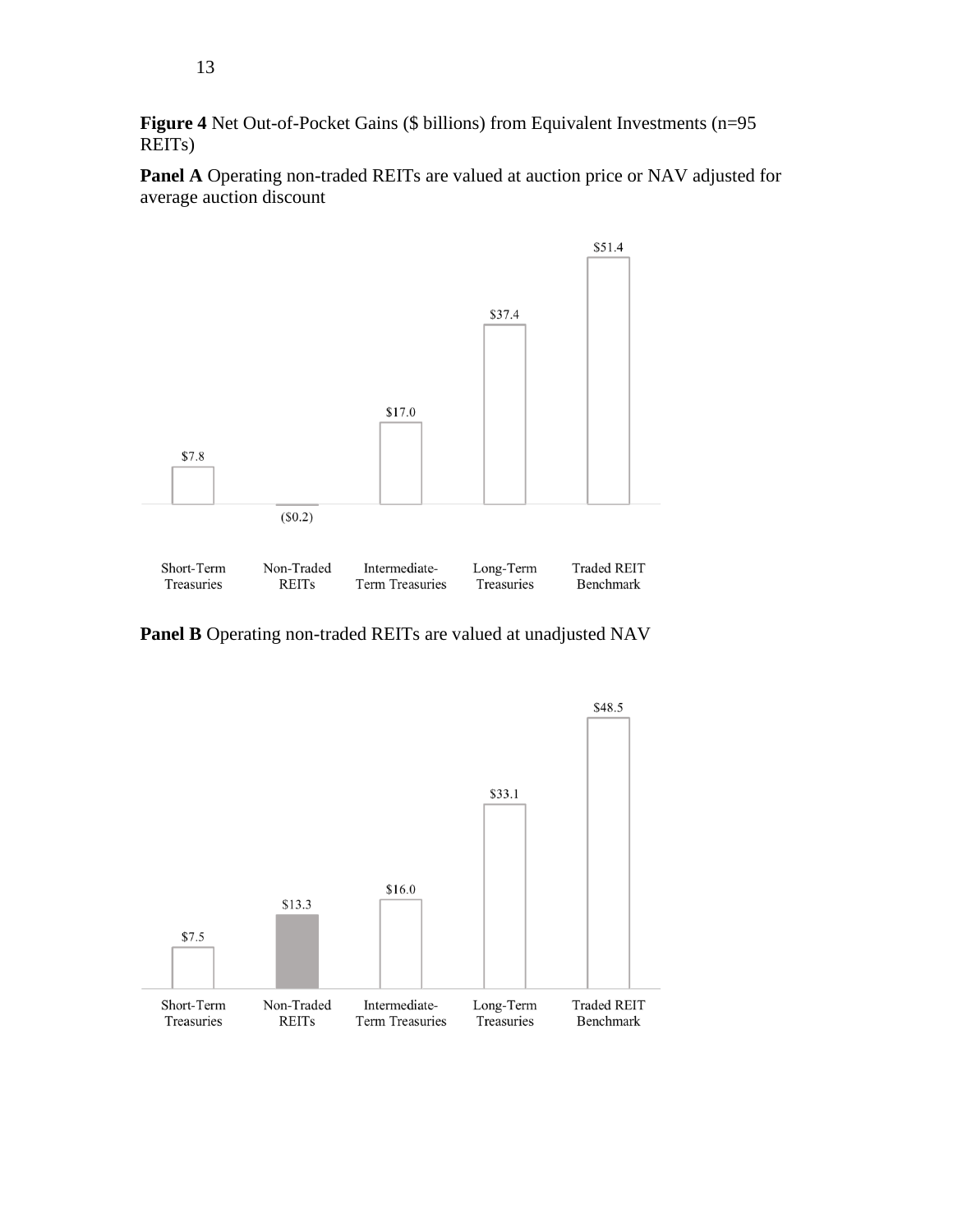We compare returns across non-traded REITs by calculating each non-traded REIT's internal rate of return (IRR) by solving for the rate of return that equates the future value of net investor flows into the non-traded REITs with the liquidation amount, transaction price, or updated NAV. We use the same procedure to calculate the IRRs of equivalent investments in the traded REIT benchmark, but we replace the liquidation amount, transaction price, or updated NAV with the value of the equivalent investment at the end of the holding period. Since the non-traded REITs differ in size and number of years in existence, the IRR analysis augments the shortfall analysis by providing estimates of annual return differences between non-traded REITs and the traded REIT benchmark.

If operating non-traded REITs are valued at their transaction price or adjusted NAV, the average IRR for the non-traded REITs is -5.3%, compared to 8.4% for equivalent investments in the traded REIT benchmark. The difference in means is statistically significant (t(94)=5.93, p<0.01). The non-traded REIT IRRs range from  $-188.3\%$  to 12.7%, with an interquartile range of 11.6% (-7.9% to 3.7%). A composite cash-flow stream, which aggregates the investment cash flows across all 95 non-traded REITs, has a -0.1% IRR. The same composite cash-flow stream invested in the traded REIT benchmark would have generated an IRR of 7.9%. In other words, investors in a liquid, diversified portfolio of traded REITs that exposes investors to the same underlying real estate market as the non-traded REITs received annual returns that are 8.0% per year higher than those earned in non-traded REITs. See Table 4.

Valuing operating non-traded REITs at their NAV increases the average IRR from  $-5.3\%$  to 2.3% and the composite IRR from  $-0.1\%$  to 2.7%.<sup>13</sup> However, the non-traded REIT IRRs are still statistically significantly lower than the IRRs of equivalent investments in the traded REIT benchmark  $(t(94)=6.75, p<0.01)$ .

In addition, non-traded REITs that broke escrow after 2015 do not perform any better or worse than non-traded REITs that broke escrow in 2015 or earlier. The difference

<sup>&</sup>lt;sup>13</sup> For comparison, the 45 non-traded REITs terminated by May 1, 2015 have a composite IRR of 6.2%, which is 6.5% less than the IRR of an equivalent investment in the traded REIT benchmark.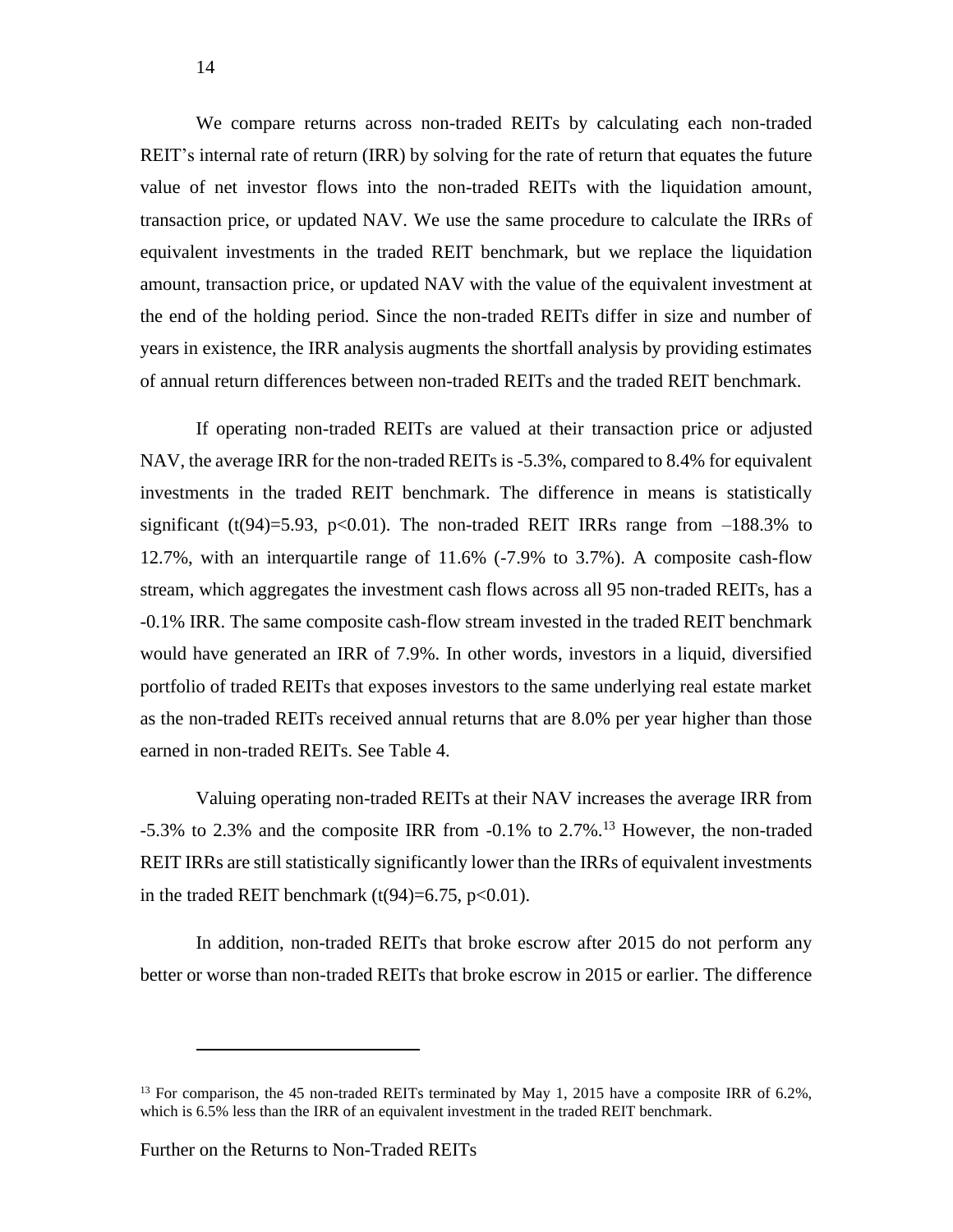in means (the "IRR Shortfall") is not statistically different from the difference in means for the 45 non-traded REIT terminations prior to May 1, 2015 (t(137)=1.36, p=0.18).

**Table 4** Distribution of 95 Non-Traded REITs Internal Rates of Return

| <b>Panel A</b> Operating non-traded REITs are valued at auction price or NAV adjusted for |  |
|-------------------------------------------------------------------------------------------|--|
| average auction discount                                                                  |  |
|                                                                                           |  |

|                             |                         | <b>Traded REIT</b> |
|-----------------------------|-------------------------|--------------------|
|                             | <b>Non-Traded REITs</b> | <b>Benchmark</b>   |
| Minimum                     | $-188.3%$               | $-3.2\%$           |
| 25th Percentile             | $-7.9\%$                | 6.9%               |
| Mean                        | $-5.3\%$                | 8.4%               |
| 75th Percentile             | 3.7%                    | 9.8%               |
| Maximum                     | 12.7%                   | 15.4%              |
| <b>Aggregate Investment</b> | $-0.1\%$                | $7.9\%$            |

**Panel B** Operating non-traded REITs are valued at unadjusted NAV

|                             |                         | <b>Traded REIT</b> |
|-----------------------------|-------------------------|--------------------|
|                             | <b>Non-Traded REITs</b> | <b>Benchmark</b>   |
| Minimum                     | $-25.1%$                | $-3.2%$            |
| 25th Percentile             | $-0.4%$                 | 6.8%               |
| Mean                        | 2.3%                    | 8.2%               |
| 75th Percentile             | 6.8%                    | 9.8%               |
| Maximum                     | 21.0%                   | 15.5%              |
| <b>Aggregate Investment</b> | 2.7%                    | 7.8%               |

Unlike traded REITs, non-traded REITs offer virtually no secondary market liquidity until they cease operating as a non-traded REIT. Mean annualized share turnover (number of shares repurchased by the non-traded REIT / average number of shares outstanding) for unaffiliated investors increased from 0.0% in 1990 to 1.1% in 2015 and 2.9% in 2019. Median annualized share turnover increased from 0.0% in 1990 to 0.5% in 2015 and 1.2% in 2019. For comparison, the average annualized share turnover of constituents of the traded REIT benchmark increased from 62% in 1999 to 176% in 2015 and 176% in 2019.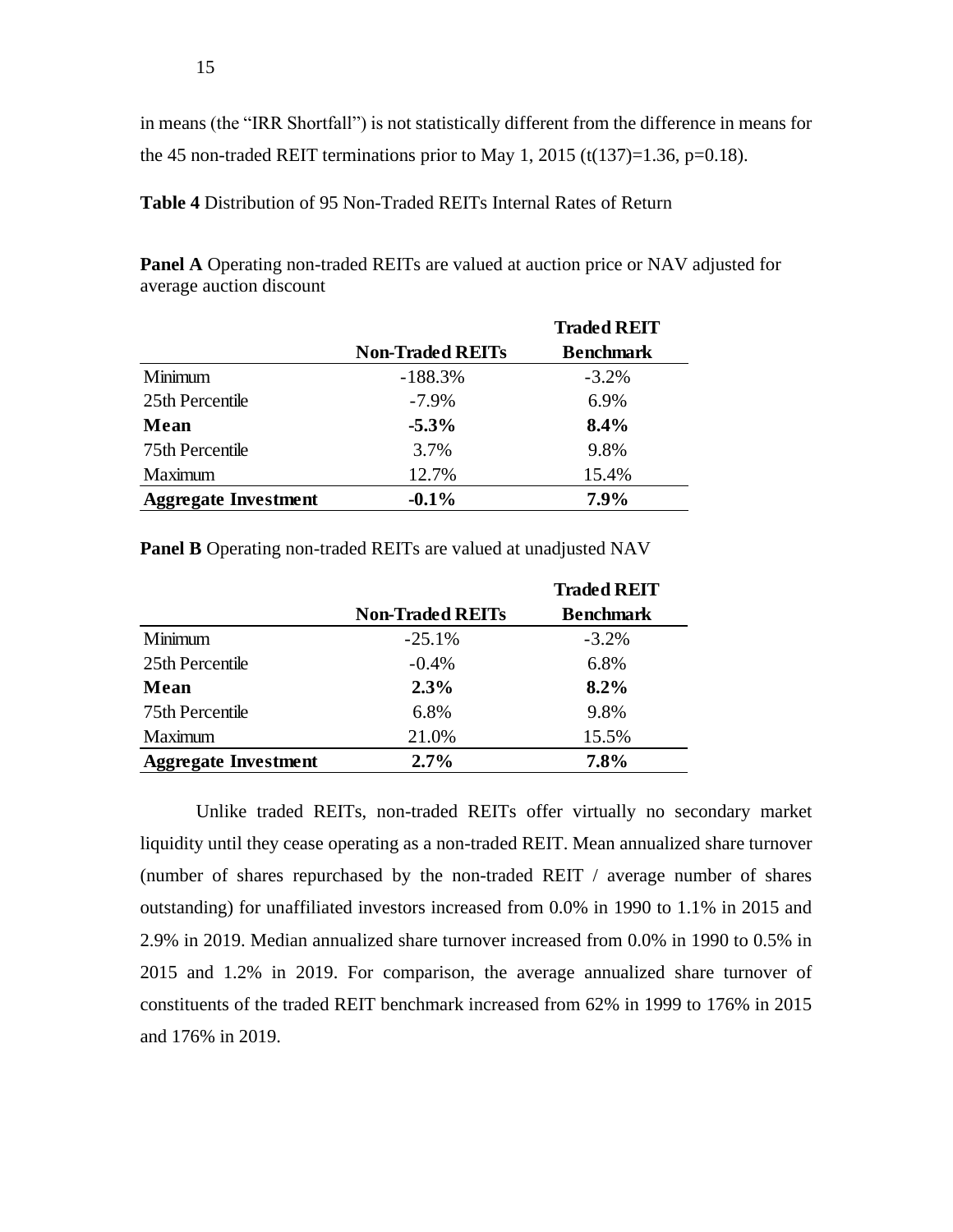Returns on non-traded REITs should be higher than returns on traded REITs to compensate investors for illiquidity (Amihud [2002] and Pastor and Stambaugh [2003]). Also, our benchmark contains over one hundred traded REITs and so is much less volatile than the average individual REIT. Thus, investors in diversified portfolios of traded REITs bear less liquidity and market risk and earn substantially higher returns than investors in non-traded REITs.

Table 5 summarizes the non-traded REIT IRRs based on if and how the REIT stopped operating as a non-traded REIT. On average, terminated non-traded REITs have a higher IRR and a smaller shortfall than operating non-traded REITs. However, the difference varies significantly across different types of termination events. Non-traded REITs that are acquired for cash or shares of a listed entity have statistically significantly higher IRRs than other terminated non-traded REITs  $(t(29)=2.54, p=0.02)$ .<sup>14</sup> The difference is also statistically significant if shortfalls are compared rather than non-traded REIT IRRs  $(t(29)=2.81, p=0.01)$ , indicating that the difference is not due to the general condition of the real estate market at the time of the termination events. <sup>15</sup> The superior performance of acquired non-traded REITs suggests that the best-performing non-traded REITs are merged into other REITs.<sup>16</sup>

We also find that IRRs of equivalent investments in the traded REIT benchmark are not statistically different across the four groups of events  $(F(3,91)=0.52, p=0.67)$ suggesting that the performance of the real estate market, as proxied for by the traded REIT benchmark, is not a significant factor in deciding if and how to terminate a non-traded REIT.  $17$ 

<sup>&</sup>lt;sup>14</sup> We conduct a difference-of-means test on the non-traded REIT IRRs.

<sup>&</sup>lt;sup>15</sup> We conduct a difference-of-means test on the differences between the IRRs of the non-traded REITs and the IRRs of the equivalent investments in the traded REIT benchmark.

<sup>&</sup>lt;sup>16</sup> Alternatively, it is possible that non-traded REITs are acquired at a premium. An acquisition premium would cause the acquired non-traded REITs to have higher internal rates of return than other terminated REITs, even if the acquired REITs had similar internal rates of return before the acquisition.

<sup>&</sup>lt;sup>17</sup> We conduct an ANOVA test on the IRRs of the equivalent investments in the traded REIT benchmark. The result is similar if operating non-traded REITs are valued at their self-reported NAV rather than auction prices (F(3,91)=0.29, p=0.84).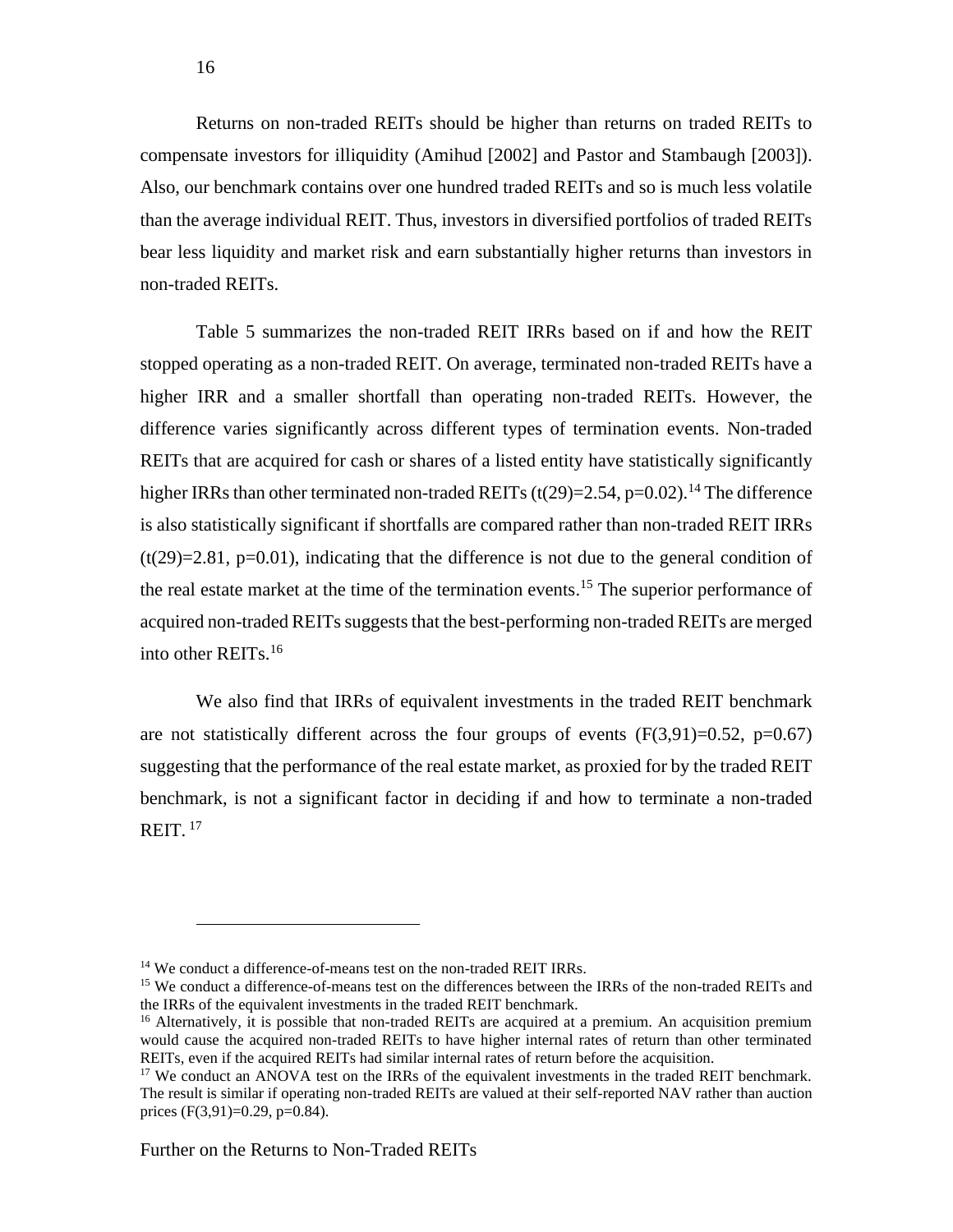Valuing operating non-traded REITs at their NAV increases the average operating non-traded REIT IRR from -8.2% to 3.1% but does not change any of the statistical conclusions.

**Table 5** Mean Internal Rates of Return, by Non-Traded REIT Operating Status

**Panel A** Operating non-traded REITs are valued at auction price or NAV adjusted for average auction discount

|                                    |               | <b>Non-Traded</b> | <b>Traded REIT</b> |
|------------------------------------|---------------|-------------------|--------------------|
| Event                              | <b>Number</b> | <b>REITS</b>      | <b>Benchmark</b>   |
| <b>Terminated Non-Traded REITs</b> | 31            | $0.5\%$           | $7.9\%$            |
| Acquired for Cash or Listed Shares | 12            | 4.8%              | 7.5%               |
| Liquidated                         | 11            | $-0.6%$           | 8.4%               |
| Listed on a National Exchange      | 8             | $-4.3%$           | 7.8%               |
| <b>Operating Non-Traded REITs</b>  | 64            | $-8.2\%$          | $8.6\%$            |

**Panel B** Operating non-traded REITs are valued at unadjusted NAV

|                                    |        | <b>Non-Traded</b> | <b>Traded REIT</b> |
|------------------------------------|--------|-------------------|--------------------|
| Event                              | Number | <b>REITS</b>      | <b>Benchmark</b>   |
| <b>Terminated Non-Traded REITs</b> | 31     | $0.5\%$           | $7.9\%$            |
| Acquired for Cash or Listed Shares | 12     | 4.8%              | 7.5%               |
| Liquidated                         | 11     | $-0.6\%$          | 8.4%               |
| Listed on a National Exchange      | 8      | $-4.3%$           | 7.8%               |
| <b>Operating Non-Traded REITs</b>  | 64     | 3.1%              | 8.4%               |

In summary, non-traded REITs significantly underperform the traded REIT benchmark. The underperformance varies by termination event, with non-traded REITs that were acquired for cash or listed shares having the smallest average underperformance. Overall, investors would have earned \$51.7 billion (92.0%) more by investing in the traded REIT benchmark rather than the non-traded REITs. Finally, the 95 non-traded REITs discussed in this sub-section are comparable to the 45 non-traded REIT which terminated prior to May 1, 2015. The IRR shortfalls of the two groups are not statistically different from each other, and both groups have similar investor outcomes within termination events.

### **b. Analysis of All Investment Returns**

We test whether the IRRs of 95 non-traded REITs that had not terminated by May 1, 2015 are from the same population as the 45 non-traded REITs that had terminated by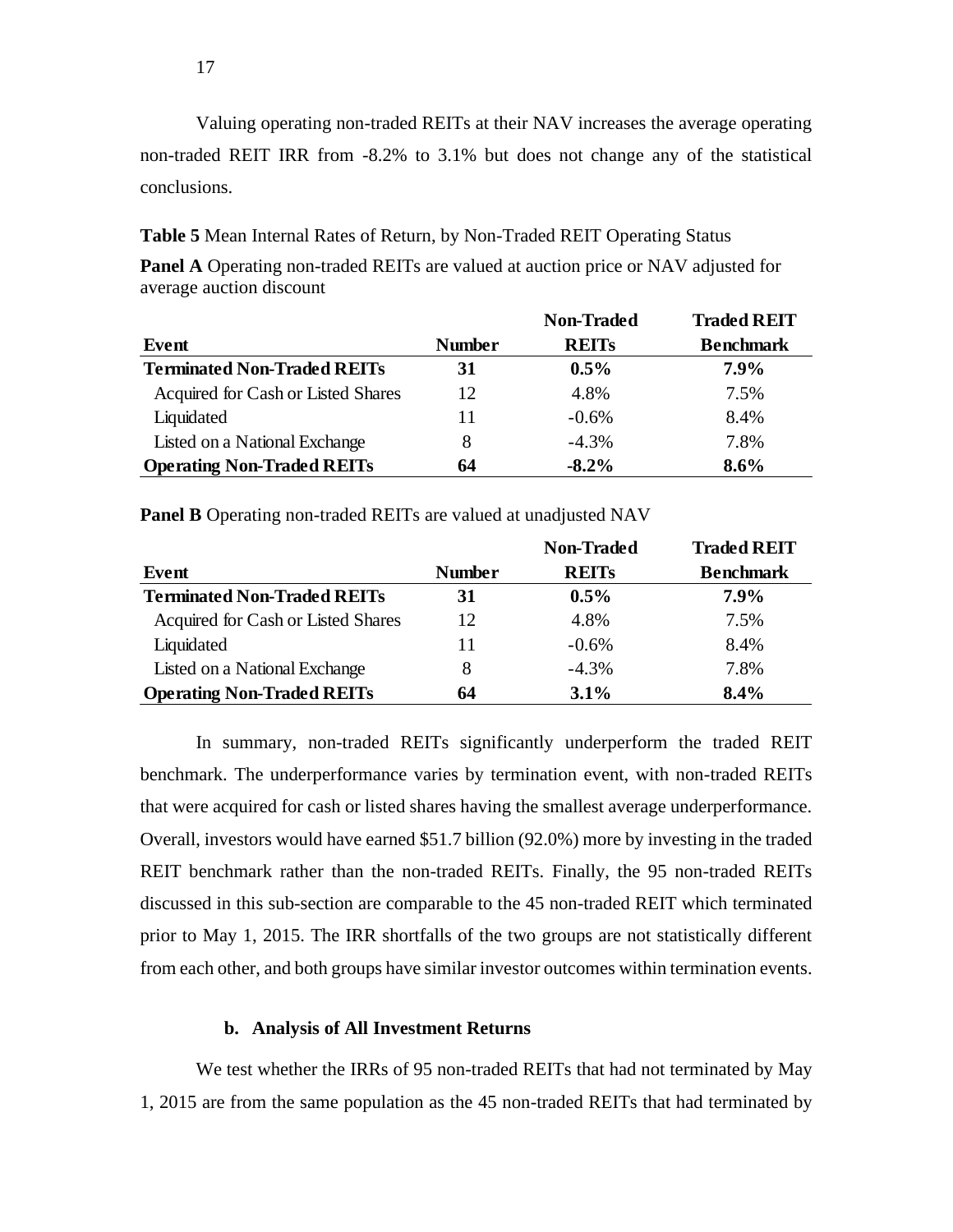May 1, 2015 by running Wilcoxon rank sum test comparing the IRR shortfalls of the terminated non-traded REITs before 2015 (n=45) to the IRR shortfalls of the terminated non-traded REITs after 2015 (n=31). The two groups are not statistically different ( $z=$ - $0.94$ ,  $p=0.35$ ).

We test whether the overall underperformance of non-traded REITs is driven by a short period of exceptionally poor performance, rather than consistent underperformance relative to the traded REIT benchmark by examining the returns to all 140 non-traded REITs by calendar year in which capital was raised.<sup>18</sup> We identify the capital that was raised by each non-traded REIT in each calendar year, and allocate all subsequent distributions and share repurchases to the capital raised in each calendar year. The resulting dataset contains 1,077 CIK-years, each with a unique stream of cash flows. We aggregate the cash flows across non-traded REITs by calendar year and calculate the IRR for each year, as well as the IRR of an equivalent investment in the traded REIT benchmark. The IRRs for the capital raised in each year, along with the IRRs of the equivalent investments in the traded REIT benchmark, are presented in Figure 5.

The traded REIT benchmark outperforms the non-traded REITs *in every year*. We conclude that the non-traded REITs' underperformance is not driven by a short period of extremely poor performance or by temporary market conditions that significantly disfavored nontraded REITs. In addition, Figure 5 suggests that although both non-traded and traded REITs were hurt by the residential and commercial real estate busts in 2007- 2008, traded REITs were better able to take advantage of the low real estate prices at the bottom of the market.

From 2014-2019, the non-traded REIT IRRs are negative. This is because investors purchase shares at the NAV or higher but can only sell the shares at a steep discount in secondary market auctions. Panel B repeats the analysis, but values the operating non-

<sup>&</sup>lt;sup>18</sup> One terminated non-traded REIT, Desert Capital REIT, declared bankruptcy in 2011 and did not produce a meaningful IRR. We exclude it for the IRR analysis, reducing the sample size to 139.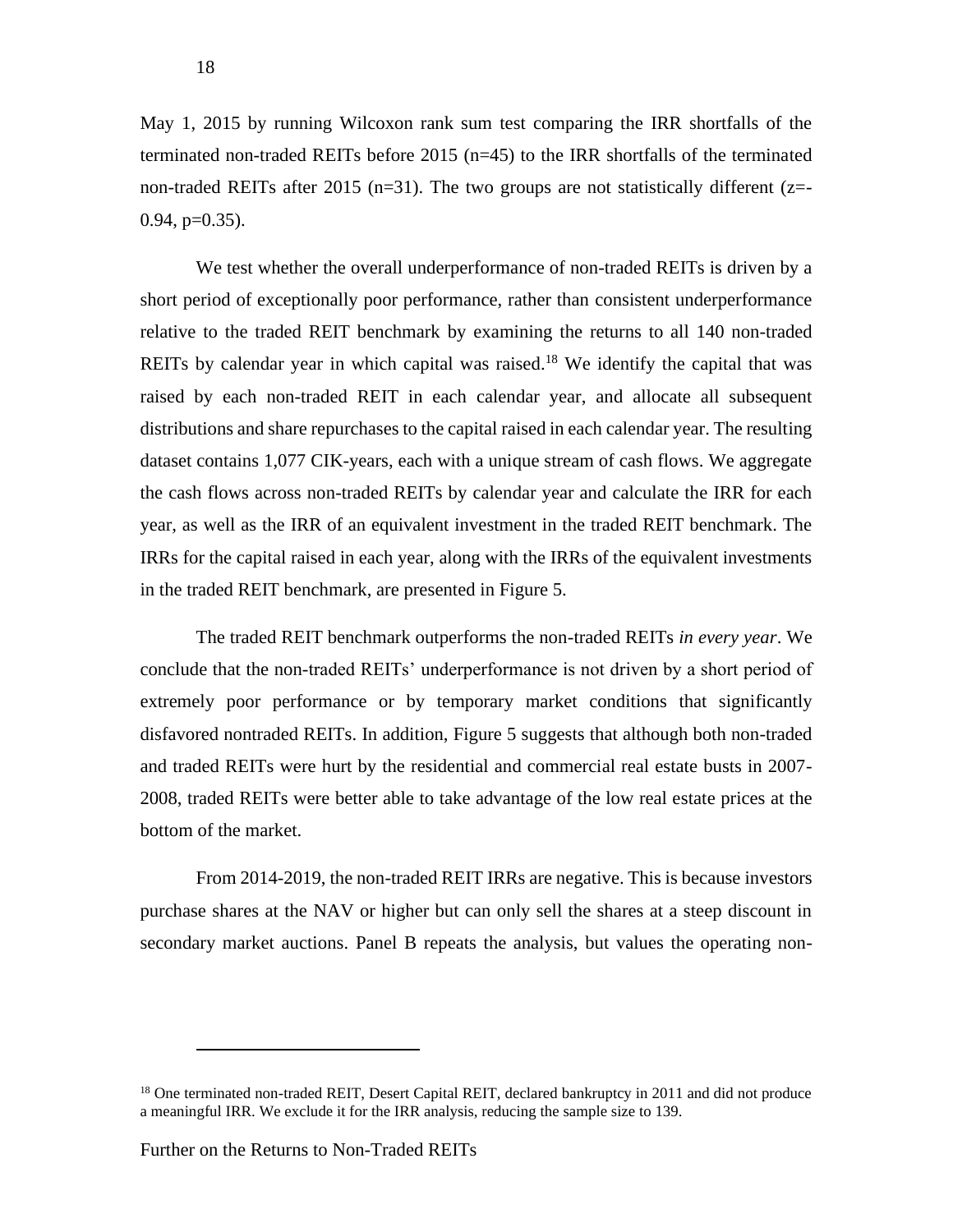traded REITs at their NAV. This eliminates the negative IRRs, but non-traded REITs still consistently underperform the traded REIT benchmark.

## **Figure 5** IRRs by Year of Capital Raising

**Panel A** Operating non-traded REITs are valued at auction price or NAV adjusted for average auction discount



**Panel B** Operating non-traded REITs are valued at unadjusted NAV

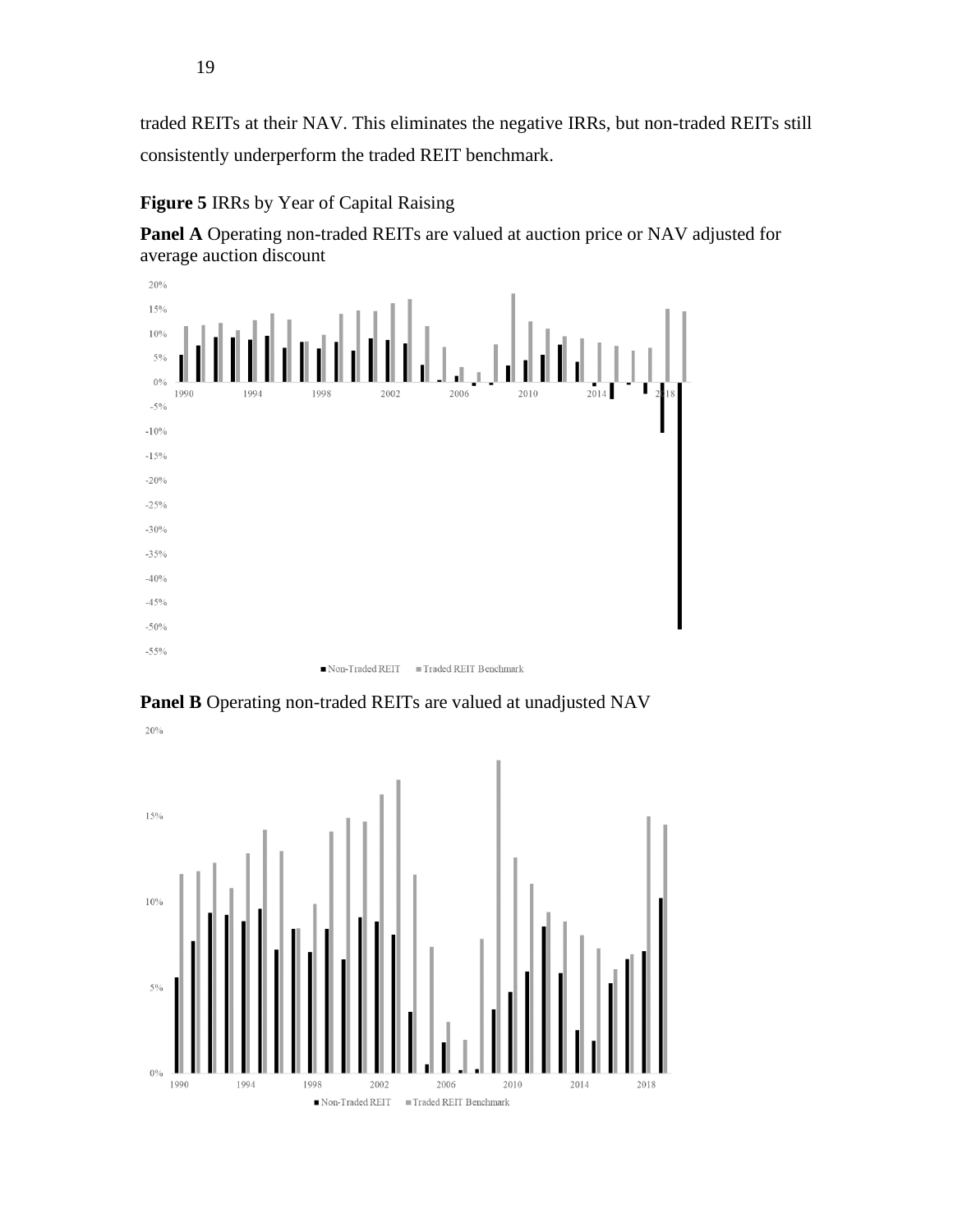Because traded and non-traded REITs both invest in real estate, their IRRs should be correlated. That is, non-traded REITs should perform well when traded REITs do well, and non-traded REITs should perform poorly when traded REITs do poorly. To test this, we run a simple correlation between the IRRs of non-traded REITs and the IRRs of equivalent investments in the traded REIT benchmark. The IRRs of terminated non-traded REITs are plotted against the traded REIT benchmark IRRs in Figure 6. The IRRs of operating non-traded REITs are plotted against the traded REIT benchmark IRRs in Figure 7. In each figure, influential outliers (which we omit when calculating statistics) are identified with a dash instead of a dot. A visual inspection of Figures 6 and 7 suggests that the IRRs of terminated non-traded REITs are positively correlated with the IRRs of equivalent investments in the traded REIT benchmark, but the IRRs of operating nontraded REITs are not positively correlated with the IRRs of investments in the traded REIT benchmark.

**Figure 6** IRRs of Terminated Non-Traded REITs (n=75)

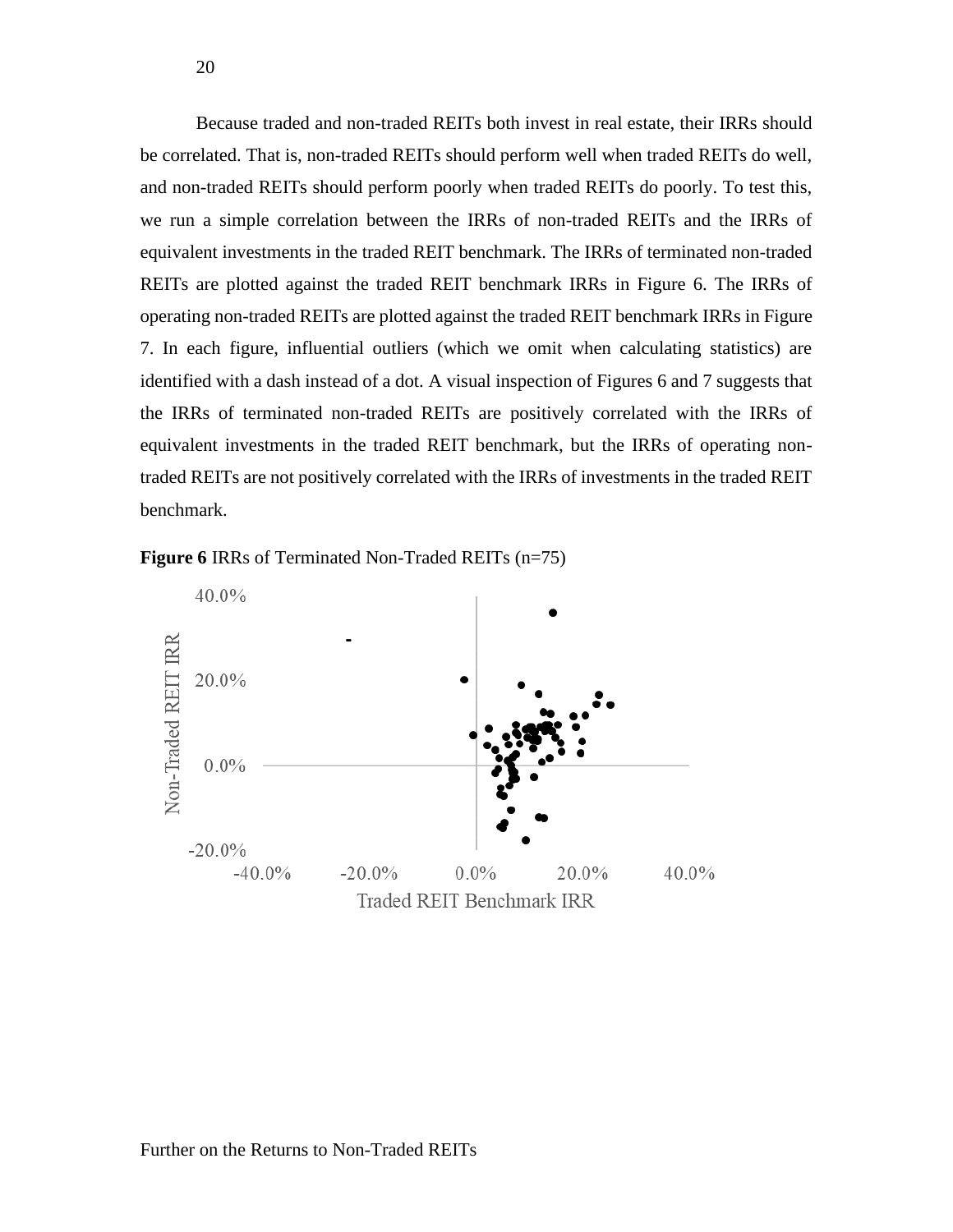**Figure 7** IRRs of Operating Non-Traded REITs (n=64)

**Panel A** Operating non-traded REITs are valued at auction price or NAV adjusted for average auction discount







As shown in Table 6, the IRRs of non-traded REITs which have been liquidated or listed on a national exchange are significantly positively correlated with the IRRs of equivalent investments in the traded REIT benchmark. The IRRs of non-traded REITs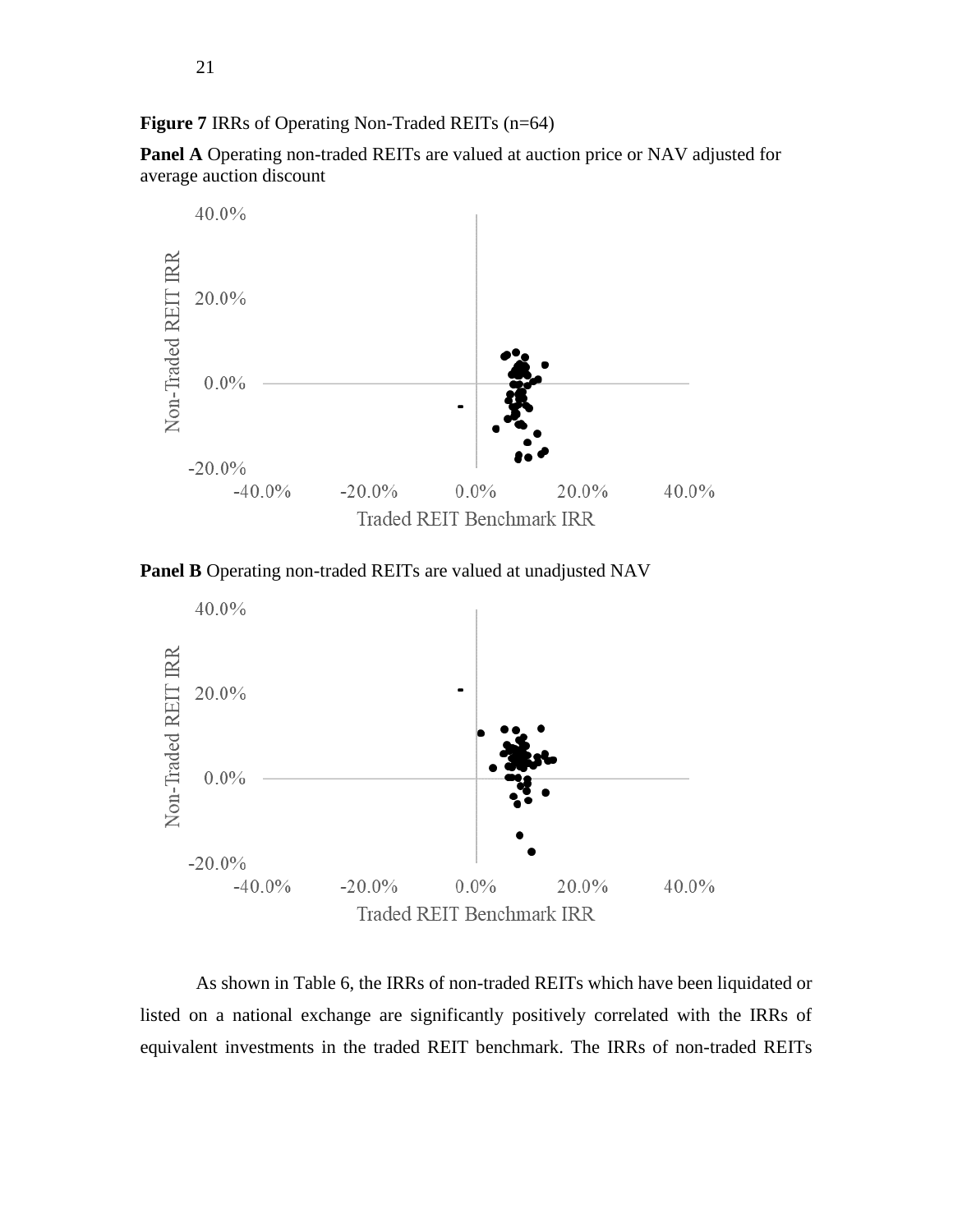which have been acquired for cash or listed shares are also positively correlated with the IRRs of equivalent investments in the traded REIT benchmark.

However, the IRRs of the remaining non-traded REITs (i.e., those which are still operating or have been acquired for stock by a non-traded REIT) are significantly *negatively* correlated with the IRRs of equivalent investments in the traded REIT benchmark. This is true regardless of how operating non-traded REITs are valued. One possible explanation for the negative correlation is that the updated NAV estimates provided by the non-traded REITs in our sample are not good reflections of fair market values.

**Table 6** Correlation of Non-Traded REIT IRRs and Traded REIT Benchmark IRRs

| <b>Panel A</b> Operating non-traded REITs are valued at auction price or NAV adjusted for |  |  |  |
|-------------------------------------------------------------------------------------------|--|--|--|
| average auction discount                                                                  |  |  |  |

|                                    | Number of           | <b>Correlation</b> |                |
|------------------------------------|---------------------|--------------------|----------------|
| Event [a]                          | <b>Observations</b> | <b>Coefficient</b> | <b>P-Value</b> |
| Liquidated                         | 11                  | 0.67               | 0.02           |
| Listed on a National Exchange      | 29                  | 0.41               | 0.03           |
| Acquired for Cash or Listed Shares | 33                  | 0.33               | 0.06           |
| <b>Operating Non-Traded REITs</b>  | 63                  | $-0.43$            | 0.00           |

[a] Excludes "Taken Private" (n=1) and two outliers.

| <b>Panel B</b> Operating non-traded REITs are valued at unadjusted NAV |
|------------------------------------------------------------------------|
|------------------------------------------------------------------------|

| Event [a]                          | Number of<br><b>Observations</b> | Correlation<br><b>Coefficient</b> | <b>P-Value</b> |
|------------------------------------|----------------------------------|-----------------------------------|----------------|
|                                    |                                  |                                   |                |
| Listed on a National Exchange      | 29                               | 0.41                              | 0.03           |
| Acquired for Cash or Listed Shares | 33                               | 0.33                              | 0.06           |
| <b>Operating Non-Traded REITs</b>  | 63                               | $-0.29$                           | 0.02           |

[a] Excludes "Taken Private"  $(n=1)$  and two outliers.

# **IV. Conclusions**

We document significantly lower returns earned by investors in 140 non-traded REITs compared to the returns they would have earned in a portfolio of traded REITs. We estimate that non-traded REITs as a group underperform traded REITs by approximately 8% annually (5-6% annually, before taking into account the 24.6% discount to NAV